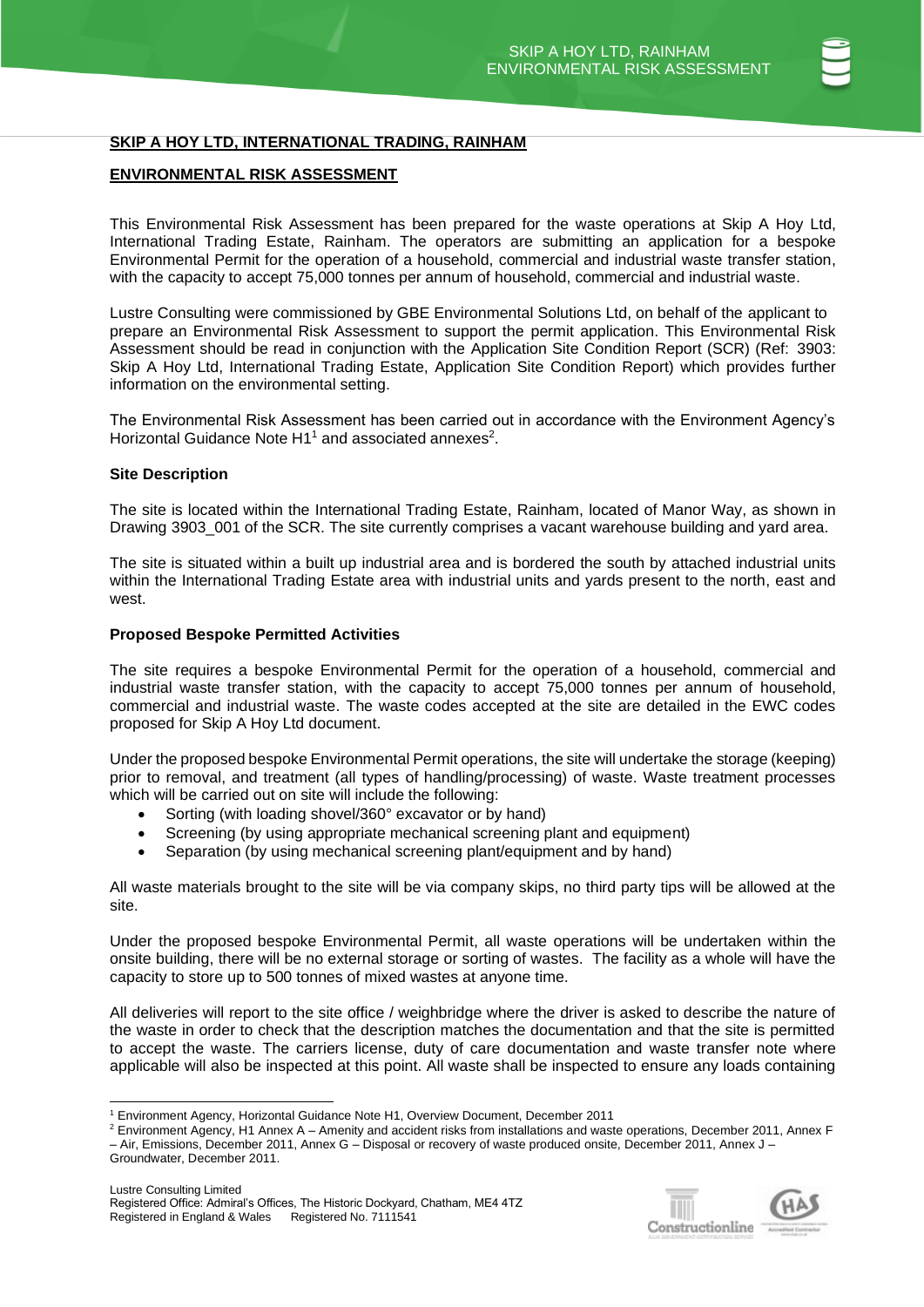non-conforming waste are rejected prior to tipping and that significantly odorous wastes are also not permitted to enter the site. Only waste compliant with the permitted EWC Codes will be accepted at the site.

If the load does not match the description or EWC Codes, the load will be rejected and the Environment Agency informed. Any rejected wastes will be recorded in the site diary.

The vehicle will then be directed to the banksman onsite to discharge the load within Bay 1 (Mixed Waste Reception Bay) within the main building, as shown on Drawing 3903-002 of the SCR. At this point further visual inspection of the waste will take place to ensure the waste matches the description on the transfer note. The waste will also be checked for non-conforming waste within the load whilst the driver of the delivery vehicle is on site. If the load contains non-conforming waste the waste will be reloaded, if safe to do so and rejected. If the waste discharged correctly matches the transfer note description the vehicle will be directed back to the weighbridge to collect the weighbridge ticket/transfer note.

Following the deposit of the received mixed waste within Bay 1, the load will then be pre sorted by hand into recyclable materials such as paper/ cardboard, wood/timber, metals, and transferred into the appropriate recycling skips within the waste operation building. Loads which are delivered to the site and known to contain predominantly inert waste will be directed to Bay 4 for storage. The pre-sorted material will then be transferred and loaded into the hopper using a 360° grab for mechanical sorting. The waste will then be transferred directly into a trommel where fines are separated by size and dropped beneath the trommel and deposited and stored in Bay 2, as shown on Drawing 3903-002. The remaining material is then deposited and stored in Bay 3, which will consist of non-recyclable wastes. These will then be loaded onto a 35yd roll on off ready for disposal.

The recyclable sorted wastes will be stored in 8 yard skips, which once full will be transferred to an appropriate recycling/recovery facility.

The main waste types which will be accepted and stored at the site including proposed storage quantities in  $m<sup>3</sup>$  are as follows:

- Bay 1 Incoming Waste, 190 $m<sup>3</sup>$ , 1 7 days storage time,
- Bay 2 Trommel Fines,  $16m^3$ , 1 7 days storage time,
- Bay 3 Residual Waste, 100 $m<sup>3</sup>$ , 1 7 days storage time,
- Bay  $4 -$  Soil / hardcore, 16m<sup>3</sup>, 3 month storage time
- 8 yard skip Wood, 3 month storage time
- 8 yard skip Metal, 3 month storage time
- 8 yard skip cardboard, 3 month storage time.

There will be no bulk fuel storage on site.

Vehicles to remove the segregated material stored within the purpose built storage bays shall be planned by the site operator to ensure the waste within the storage bays is kept below the height of 1.5 meters as marked on the bay walls. If the site is nearing capacity the site shall cease to accept waste until the storage levels are within the 1.5 meter height and contained within the designated storage areas. All waste removed from the site shall be accompanied by a waste transfer note.

Any segregated residual mixed wastes will be removed progressively to a suitably licensed disposal site and be accompanied by a waste transfer note.

All waste inputs and outputs will be entered onto quarterly and annual returns spreadsheets which are submitted to the Environment Agency.

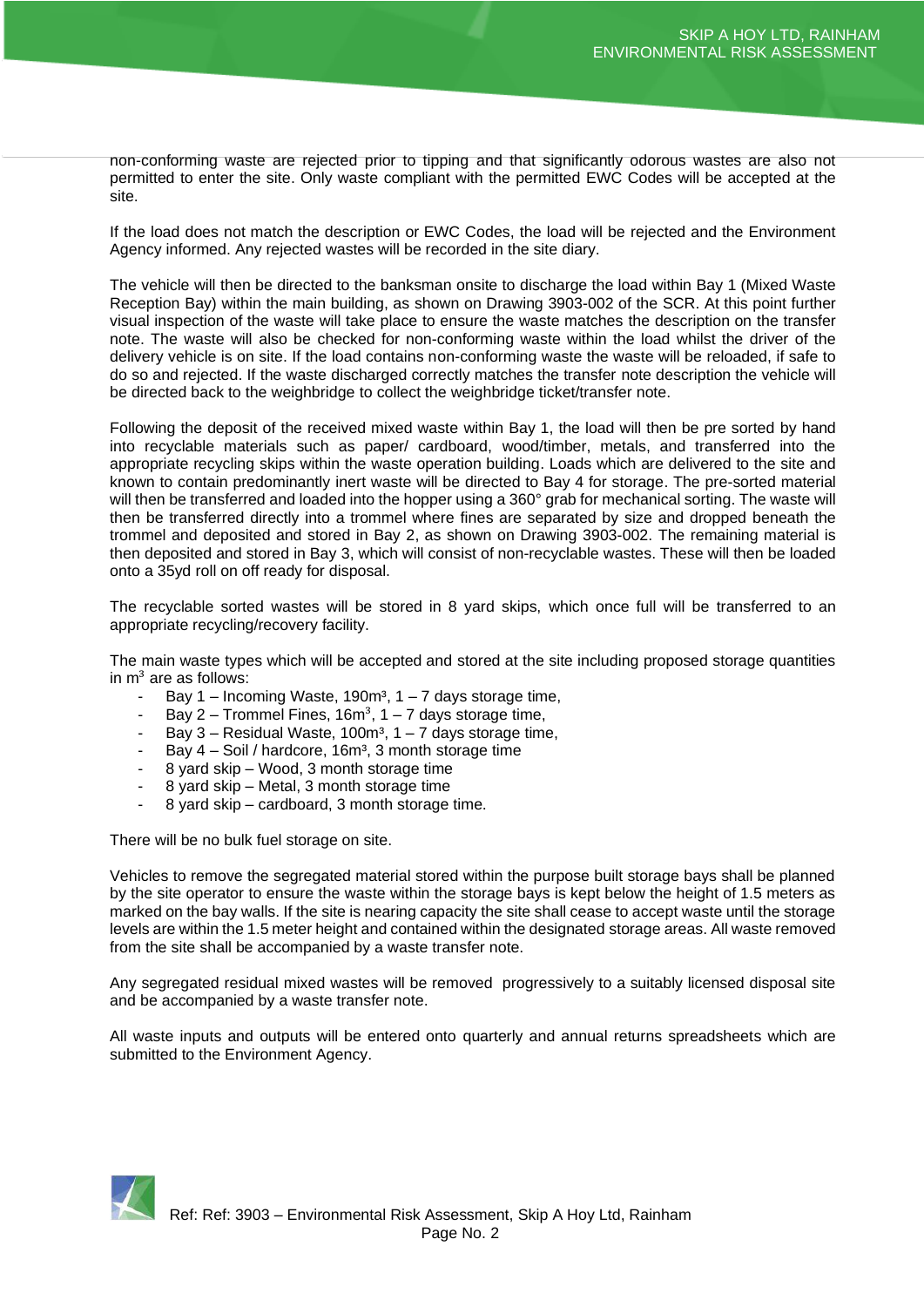# **Assessment Methodology**

A qualitative environmental risk assessment has been undertaken in accordance with the Environment Agency' s Horizontal Guidance Note H1<sup>3</sup> in order to identify and assess the potential hazards and risks associated with the proposed activities.

The risk assessment follows a tiered, four staged approach:

- 1. Identification of the potential hazards and risks associated with the proposed activity;
- 2. Assessment of the risks to check they are acceptable;
- 3. Identification of suitable remedial measures to control the risks, if necessary;
- 4. Presentation of the assessment findings.

Each stage has been completed in turn, with the findings detailed below.

1) Identification of Hazards and Risks

The following hazards and risks are considered relevant to the proposed activities and permit application:

- Fugitive emissions to land (e.g. leachate / surface runoff);
- Fugitive emissions to controlled waters ( e.g. leachate / surface runoff);
- Fugitive emissions to air (e.g. dust, windblown litter);
- Waste;
- Odour;
- Noise;
- Pests;
- Accidents / Spills.

The following hazards and risks are not considered relevant to the proposed activities and permit application and as such have not been assessed further:

- Global warming potential;
- Controlled releases to air;
- Controlled discharges to surface water;
- Controlled discharges to groundwater.

The following receptors have been identified at the site, as shown in Drawing 3903\_003 of the SCR:

- Land (e.g. shallow soils underlying the site);
- Shallow Groundwater within the Taplow Gravel Member superficial deposits;
- Surface water (within the Rainham Creek located approximately 480m east of the site);
- Air;
- Future site users;
- Surrounding site users (within the wider industrial area and dwellings located approximately 98m to the north of the site).
- Local Wildlife and ecologically sensitive sites (only where viable potential pollutant pathways are present) within the identified SSSIs and Local Nature Reserves - Rainham Marshes Local Nature Reserve 782m SE, Inner Thames Marshes SSSI 781m SE, Ingrebourne Marshes SSSI 465m and Ingrebourne Valley Local Nature Reserve 733m E.

Other sensitive receptors including groundwater abstractions and ancient woodland are not located within close proximity of the site and have therefore not been considered further.

<sup>3</sup> Environment Agency, Horizontal Guidance Note H1, Overview Document, December 2011

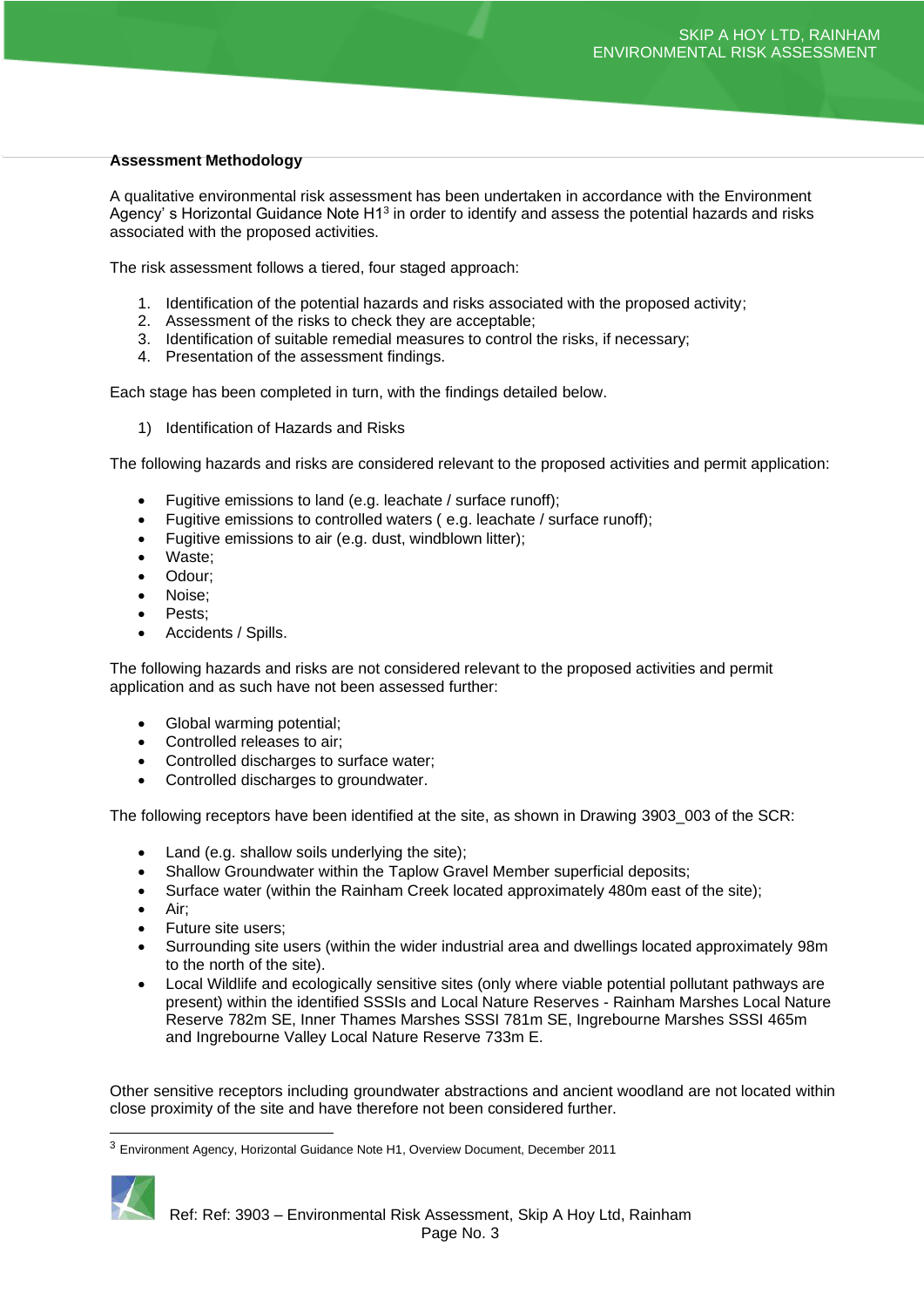Deep groundwater has not been considered further as a sensitive receptor as the bedrock geology comprises low permeability London Clay Formation. The London Clay Formation is a low permeability clay geology, with a very low porosity and permeability. As such this stratum is not anticipated to be a viable groundwater aquifer or capable of storing or transmitting significant quantities of groundwater. Any groundwater present will likely be held within discontinuous more granular lenses and be of limited value and low significance. The potential for significant mobilisation of contamination within this stratum is therefore very low. As such, the vertical mixing of shallow groundwater to deeper groundwater (Lambeth Group) can be discounted.

#### Assessment of Risks

The risk assessment is summarised in the Table below, focusing on the potential hazard, identified receptor and pathway. The purpose of the risk assessment is to assess these source – pathway – receptor linkages. The potential for a pollution event to occur is evaluated by determining how likely a problem is to occur (e.g. likelihood) and how serious the harm might be (e.g. consequence). The consequence is essentially a measure of the severity of a hazard and sensitivity of the receptor (e.g. aquifer type or end user). The risk assessment also takes into account the proposed risk management / control measure, thereby resulting in a residual risk.

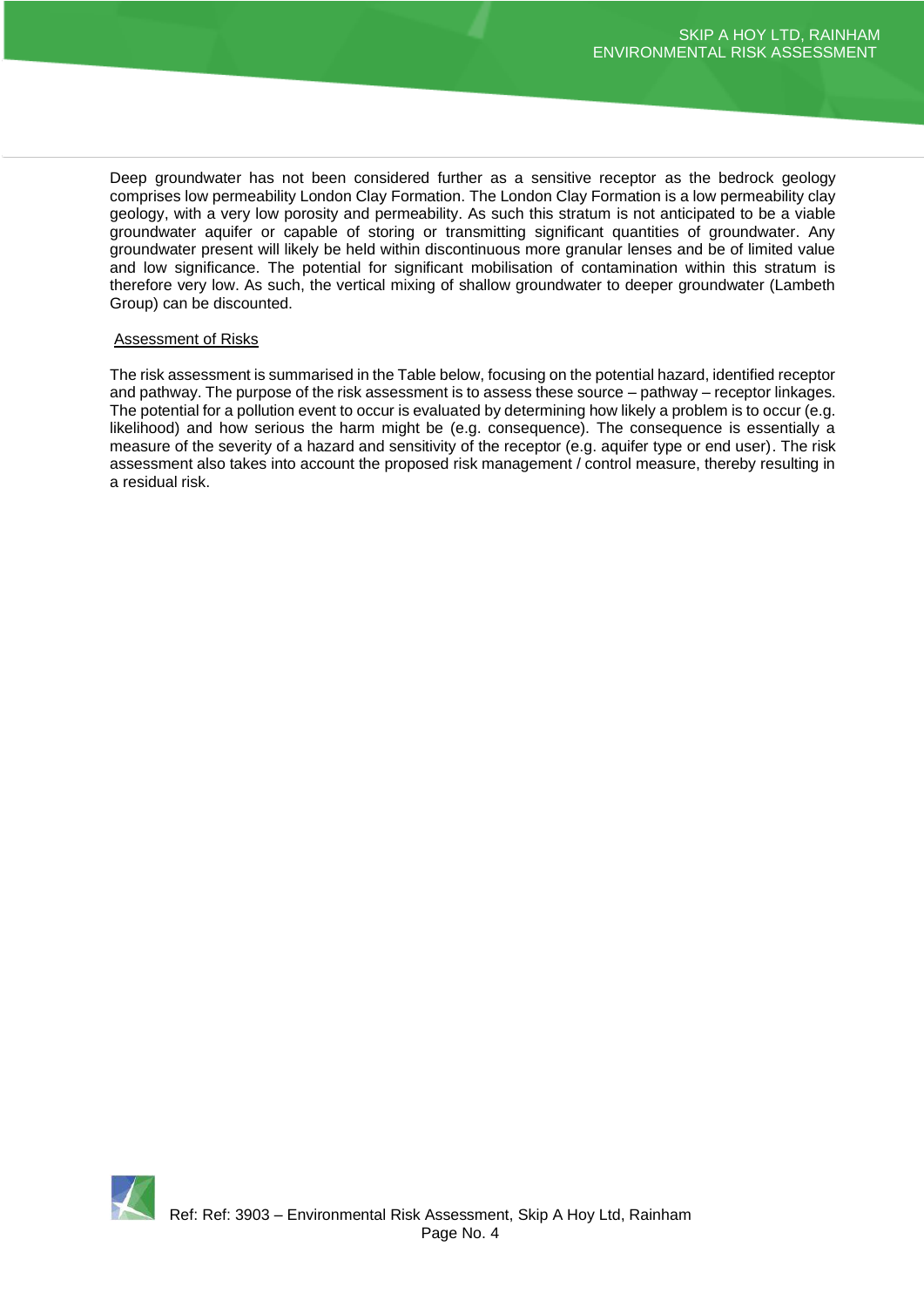| <b>Hazard</b>                                | <b>Receptor</b>                                                                                                      | <b>Pathway</b> | <b>Risk Management</b>                                                                                                                                                                                                                                                                                                                                                                                                                                                                                                                                                                                                                                                                                                                                                                                                                                         | <b>Probability of</b><br><b>Exposure</b> | <b>Consequence</b>                                                                                                            | <b>Residual Risk</b>                                                                                                              |  |  |  |
|----------------------------------------------|----------------------------------------------------------------------------------------------------------------------|----------------|----------------------------------------------------------------------------------------------------------------------------------------------------------------------------------------------------------------------------------------------------------------------------------------------------------------------------------------------------------------------------------------------------------------------------------------------------------------------------------------------------------------------------------------------------------------------------------------------------------------------------------------------------------------------------------------------------------------------------------------------------------------------------------------------------------------------------------------------------------------|------------------------------------------|-------------------------------------------------------------------------------------------------------------------------------|-----------------------------------------------------------------------------------------------------------------------------------|--|--|--|
| <b>ODOUR</b>                                 |                                                                                                                      |                |                                                                                                                                                                                                                                                                                                                                                                                                                                                                                                                                                                                                                                                                                                                                                                                                                                                                |                                          |                                                                                                                               |                                                                                                                                   |  |  |  |
| Smells from soil and hardcore<br>stockpiles. | Site users and<br>surrounding<br>site users<br>(industrial and<br>dwellings) and<br>ecologically<br>sensitive sites  | Air            | All wastes will be appropriately stockpiled in line<br>with the permit conditions.<br>Long term storage is not anticipated with stock<br>efficiently sorted and transferred to final<br>destinations. Soil and hardcore are not<br>considered to be odorous wastes.<br>Any strongly odorous loads will not be accepted<br>at the site, as per the sites Environmental<br>Management Plan.<br>All wastes will be sorted, treated and stored<br>within the onsite warehouse building. No wastes<br>will be stored externally, preventing odour<br>nuisances.                                                                                                                                                                                                                                                                                                     | Unlikely                                 | Odour annoyance<br>may have more<br>impact in summer<br>months when<br>temperatures are<br>higher and people<br>are outdoors. | Not significant                                                                                                                   |  |  |  |
| Smells from<br>mixed / household wastes.     | Site users and<br>surrounding<br>site users<br>(industrial and<br>dwellings) and<br>ecologically<br>sensitive sites. | Air            | All wastes will be appropriately stockpiled in line<br>with the permit conditions.<br>Long term storage is not anticipated with stock<br>efficiently sorted and transferred to final<br>destinations.<br>If required, site workers will wear appropriate<br>PPE in order to minimise exposure to odours.<br>Any loads collected with a strong odour emission<br>will be reported by the driver collecting the load<br>to the office and be redirected directly to landfill.<br>Sorted mixed wastes will also be sorted, treated<br>and stored within the onsite warehouse building.<br>which will limit the potential for odorous<br>emissions and the waste will be condition with<br>water sprinklers as required.<br>All black bag waste will be removed from site on<br>the next available landfill skip in order to<br>minimize the potential for odours. | Low likelihood                           | Odour annoyance<br>may have more<br>impact in summer<br>months when<br>temperatures are<br>higher and people<br>are outdoors. | Not significant if<br>carefully managed,<br>particularly for site<br>workers within the<br>commercial and<br>industrial building. |  |  |  |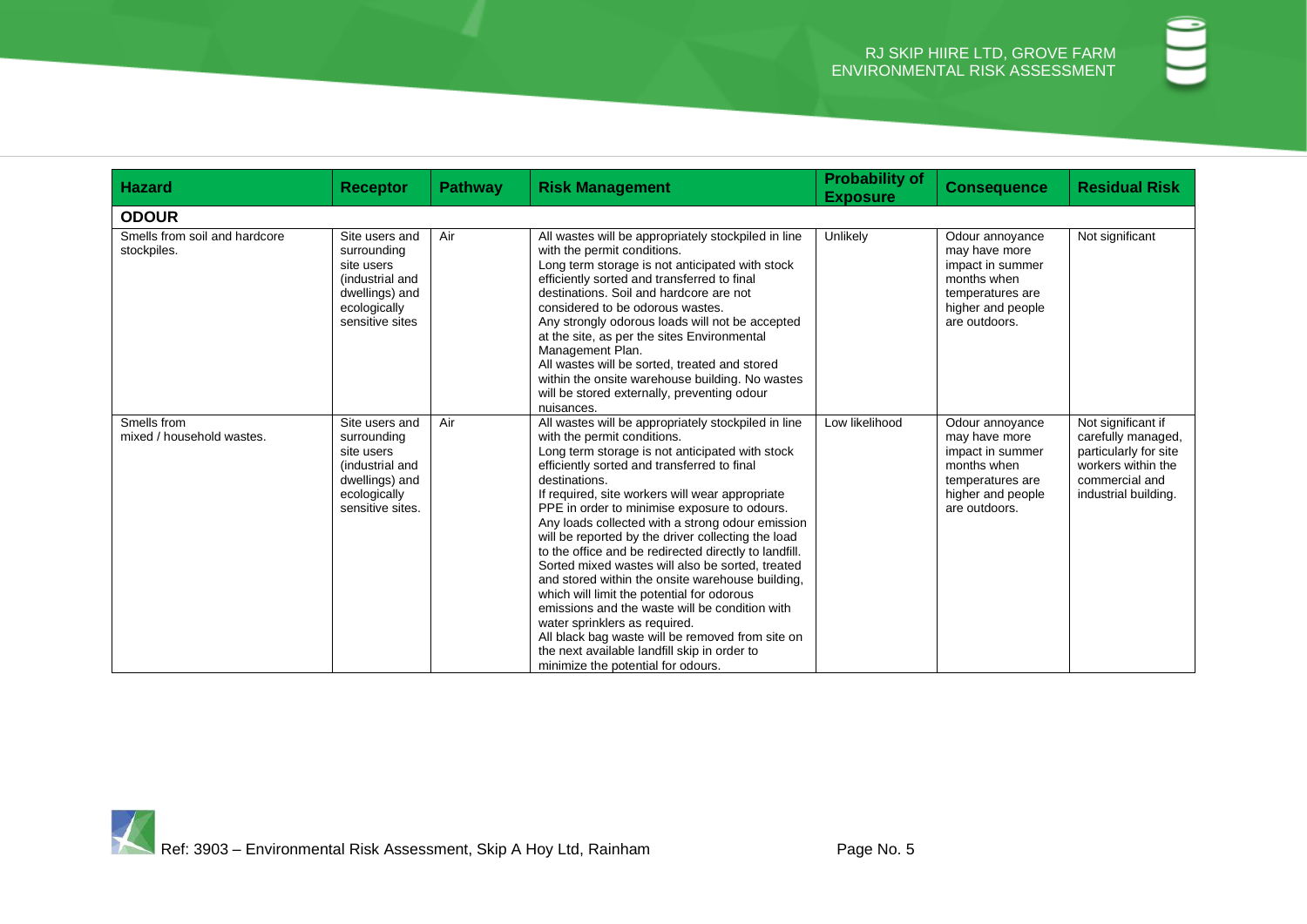| <b>Hazard</b>                                                                                                                                             | <b>Receptor</b>                                                                                                        | <b>Pathway</b>                                                                                                                                                                                                                                               | <b>Risk Management</b>                                                                                                                                                                                                                                                                                                                                                                                                                                                                                                                                                                                                                                                                                                                                                                                                                                                                                                                                                                                                                                                                                                                                                             | <b>Probability of</b><br><b>Exposure</b>                                                                                                                                                                                                                                                                                                                                             | <b>Consequence</b>                                                                                                                                        | <b>Residual Risk</b>                                            |
|-----------------------------------------------------------------------------------------------------------------------------------------------------------|------------------------------------------------------------------------------------------------------------------------|--------------------------------------------------------------------------------------------------------------------------------------------------------------------------------------------------------------------------------------------------------------|------------------------------------------------------------------------------------------------------------------------------------------------------------------------------------------------------------------------------------------------------------------------------------------------------------------------------------------------------------------------------------------------------------------------------------------------------------------------------------------------------------------------------------------------------------------------------------------------------------------------------------------------------------------------------------------------------------------------------------------------------------------------------------------------------------------------------------------------------------------------------------------------------------------------------------------------------------------------------------------------------------------------------------------------------------------------------------------------------------------------------------------------------------------------------------|--------------------------------------------------------------------------------------------------------------------------------------------------------------------------------------------------------------------------------------------------------------------------------------------------------------------------------------------------------------------------------------|-----------------------------------------------------------------------------------------------------------------------------------------------------------|-----------------------------------------------------------------|
| <b>NOISE AND VIBRATION</b>                                                                                                                                |                                                                                                                        |                                                                                                                                                                                                                                                              |                                                                                                                                                                                                                                                                                                                                                                                                                                                                                                                                                                                                                                                                                                                                                                                                                                                                                                                                                                                                                                                                                                                                                                                    |                                                                                                                                                                                                                                                                                                                                                                                      |                                                                                                                                                           |                                                                 |
| Engine noise and reverse warnings<br>from site vehicles during deliveries<br>and loading                                                                  | Site users and<br>surrounding<br>site users<br>(industrial and<br>dwellings) and<br>ecologically<br>sensitive<br>areas | Surrounding<br>sites are close<br>enough for<br>noise to be<br>audible,<br>however<br>surrounding<br>sites are noted<br>to comprise a<br>mixture of<br>industrial and<br>commercial<br>activities only<br>(nearest<br>residential<br>properties c.<br>98m N) | Plant and machinery shall be serviced and<br>maintained to ensure the acceptable noise levels<br>at the nearest sensitive receptor are adhered to.<br>Operations that generate noise will only take<br>place between 0700 hrs and 1800 hrs Monday<br>to Friday and 0700 hrs and 1300 hrs on<br>Saturdays in order to minimise disturbance.<br>Site users will wear appropriate personal<br>protective equipment (PPE) such as ear<br>defenders and ear plugs as necessary.<br>Any complaints will be investigated, recorded<br>and appropriate action taken. Regulators will be<br>informed.                                                                                                                                                                                                                                                                                                                                                                                                                                                                                                                                                                                       | Noise sources will<br>be introduced as a<br>result of activity,<br>however<br>predominantly<br>limited to specified<br>working hours and<br>likely to be<br>intermittent (during<br>deliveries and<br>loading)                                                                                                                                                                       | Nuisance resulting<br>from potential<br>complaints, however<br>surrounding land<br>uses are<br>predominately<br>industrial with similar<br>noise sources  | Not significant                                                 |
| Noise and vibration associated with<br>waste tipping and processing -<br>tipping of hardcore and other wastes<br>and operation of the trommell<br>screen. | Site users and<br>surrounding<br>site users<br>(industrial and<br>dwellings) and<br>local wildlife                     | Surrounding<br>sites are close<br>enough for<br>noise to be<br>audible,<br>however<br>surrounding<br>sites are noted<br>to comprise a<br>mixture of<br>industrial and<br>commercial<br>activities only<br>(nearest<br>residential<br>properties c.<br>98m)   | Plant and machinery shall be serviced and<br>maintained to ensure the acceptable noise levels<br>at the nearest sensitive receptor are adhered to.<br>Operations that generate noise will only take<br>place between 0700 hrs and 1800 hrs Monday<br>to Friday and 0700 hrs and 1300 hrs on<br>Saturdays in order to minimise disturbance.<br>Site users will wear appropriate personal<br>protective equipment (PPE) such as ear<br>defenders and ear plugs as necessary.<br>All waste processing activities will take place<br>within the site buildings in order to ensure that<br>any noise generated is mitigated to an<br>acceptable level at the site boundary.<br>Any complaints will be investigated, recorded<br>and appropriate action taken. Regulators will be<br>informed.<br>Drop heights to be kept to a minimum,<br>particularly when loading empty tipper<br>wagon/skip/container to minimise noise/vibration<br>Waste drop heights will be kept low in order to<br>minimize noise and vehicle speed limits will be<br>capped at 5 mph when moving around the site<br>Engines to be switched off when not in use.<br>No shaking of vehicle bodies whilst raised. | Noise sources will<br>be introduced as a<br>result of activity,<br>however<br>predominantly<br>limited to specified<br>working hours and<br>will be undertaken<br>within the site<br>buildings. Noise is<br>likely to be<br>continuous during<br>operational hours.<br>However, all waste<br>processing and<br>storage activities<br>will take place<br>within the site<br>building. | Nuisance resulting<br>from potential<br>complaints, however<br>surrounding land<br>uses are<br>predominately<br>industrial with similar<br>noise sources. | Not significant if<br>management<br>techniques are<br>effective |

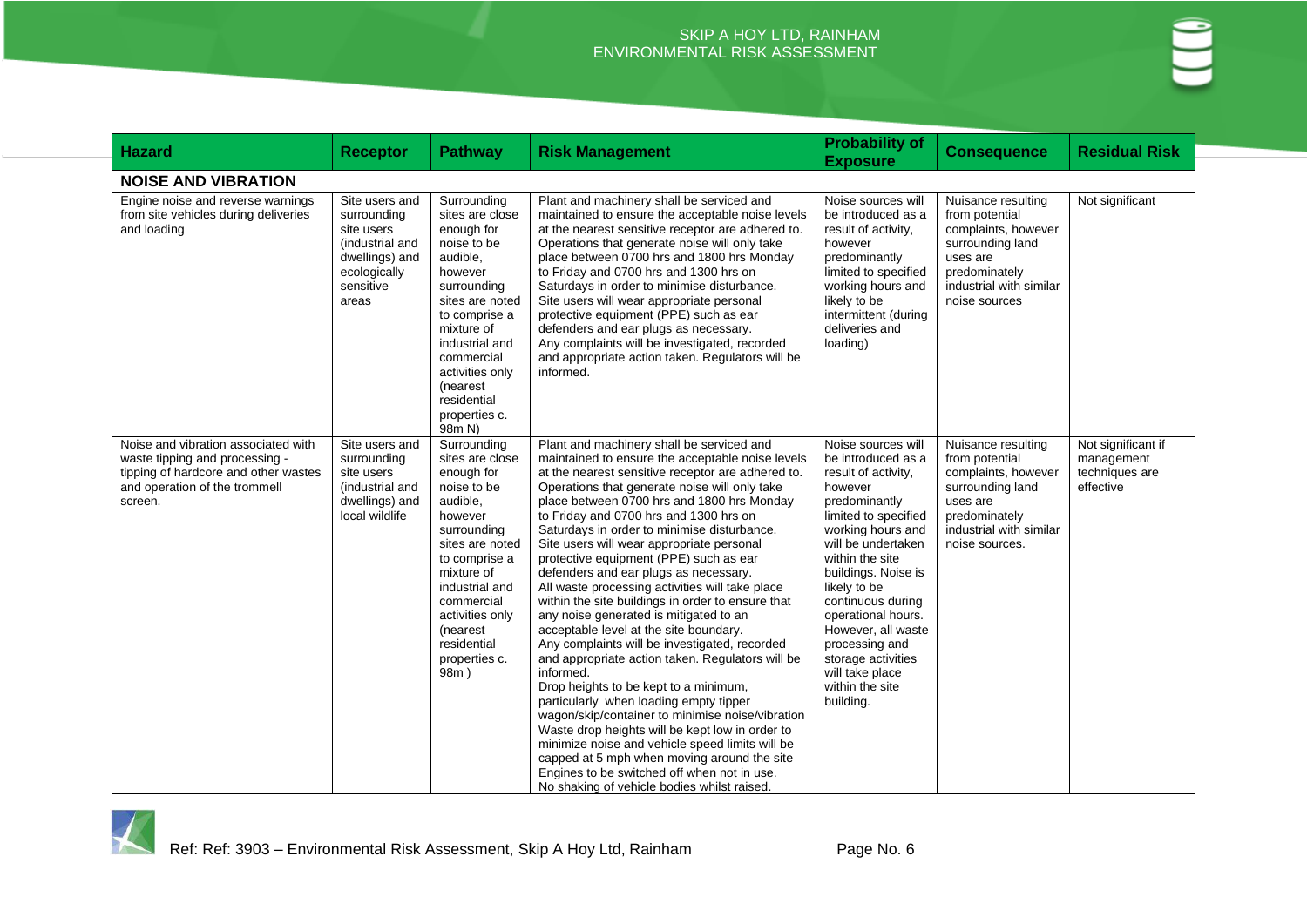| <b>Hazard</b>                                                       | <b>Receptor</b>                                                                                    | <b>Pathway</b>                                                                                                                                                                                                                                                | <b>Risk Management</b>                                                                                                                                                                                                                                                                                                                                                                                                                                                                                                                                                                                                                                                                                                                                                                                                                                                                                                                                                                                                                                                                                                                                                             | <b>Probability of</b><br><b>Exposure</b>                                                                                                                                                                                                                                                                                                              | <b>Consequence</b>                                                                                                                                        | <b>Residual Risk</b> |
|---------------------------------------------------------------------|----------------------------------------------------------------------------------------------------|---------------------------------------------------------------------------------------------------------------------------------------------------------------------------------------------------------------------------------------------------------------|------------------------------------------------------------------------------------------------------------------------------------------------------------------------------------------------------------------------------------------------------------------------------------------------------------------------------------------------------------------------------------------------------------------------------------------------------------------------------------------------------------------------------------------------------------------------------------------------------------------------------------------------------------------------------------------------------------------------------------------------------------------------------------------------------------------------------------------------------------------------------------------------------------------------------------------------------------------------------------------------------------------------------------------------------------------------------------------------------------------------------------------------------------------------------------|-------------------------------------------------------------------------------------------------------------------------------------------------------------------------------------------------------------------------------------------------------------------------------------------------------------------------------------------------------|-----------------------------------------------------------------------------------------------------------------------------------------------------------|----------------------|
| Noise associated with mobile plant<br>(360 degree grab / excavator) | Site users and<br>surrounding<br>site users<br>(industrial and<br>dwellings) and<br>local wildlife | Surrounding<br>sites are close<br>enough for<br>noise to be<br>audible,<br>however<br>surrounding<br>sites are noted<br>to comprise a<br>mixture of<br>industrial and<br>commercial<br>activities only<br>(nearest)<br>residential<br>properties c.<br>98m N) | Plant and machinery shall be serviced and<br>maintained to ensure the acceptable noise levels<br>at the nearest sensitive receptor are adhered to.<br>Operations that generate noise will only take<br>place between 0700 hrs and 1800 hrs Monday<br>to Friday and 0700 hrs and 1300 hrs on<br>Saturdays in order to minimise disturbance.<br>Site users will wear appropriate personal<br>protective equipment (PPE) such as ear<br>defenders and ear plugs as necessary.<br>All waste processing activities will take place<br>within the site buildings in order to ensure that<br>any noise generated is mitigated to an<br>acceptable level at the site boundary.<br>Any complaints will be investigated, recorded<br>and appropriate action taken. Regulators will be<br>informed.<br>Drop heights to be kept to a minimum,<br>particularly when loading empty tipper<br>wagon/skip/container to minimise noise/vibration<br>Waste drop heights will be kept low in order to<br>minimize noise and vehicle speed limits will be<br>capped at 5 mph when moving around the site<br>Engines to be switched off when not in use.<br>No shaking of vehicle bodies whilst raised. | Noise sources will<br>be introduced as a<br>result of activity,<br>however<br>predominantly<br>limited to specified<br>working hours and<br>likely to be<br>$intermittent -$<br>mobile plant will<br>only be<br>operational when<br>required and all<br>waste processing<br>and storage<br>activities will take<br>place within the<br>site building. | Nuisance resulting<br>from potential<br>complaints, however<br>surrounding land<br>uses are<br>predominately<br>industrial with similar<br>noise sources. | Not significant      |

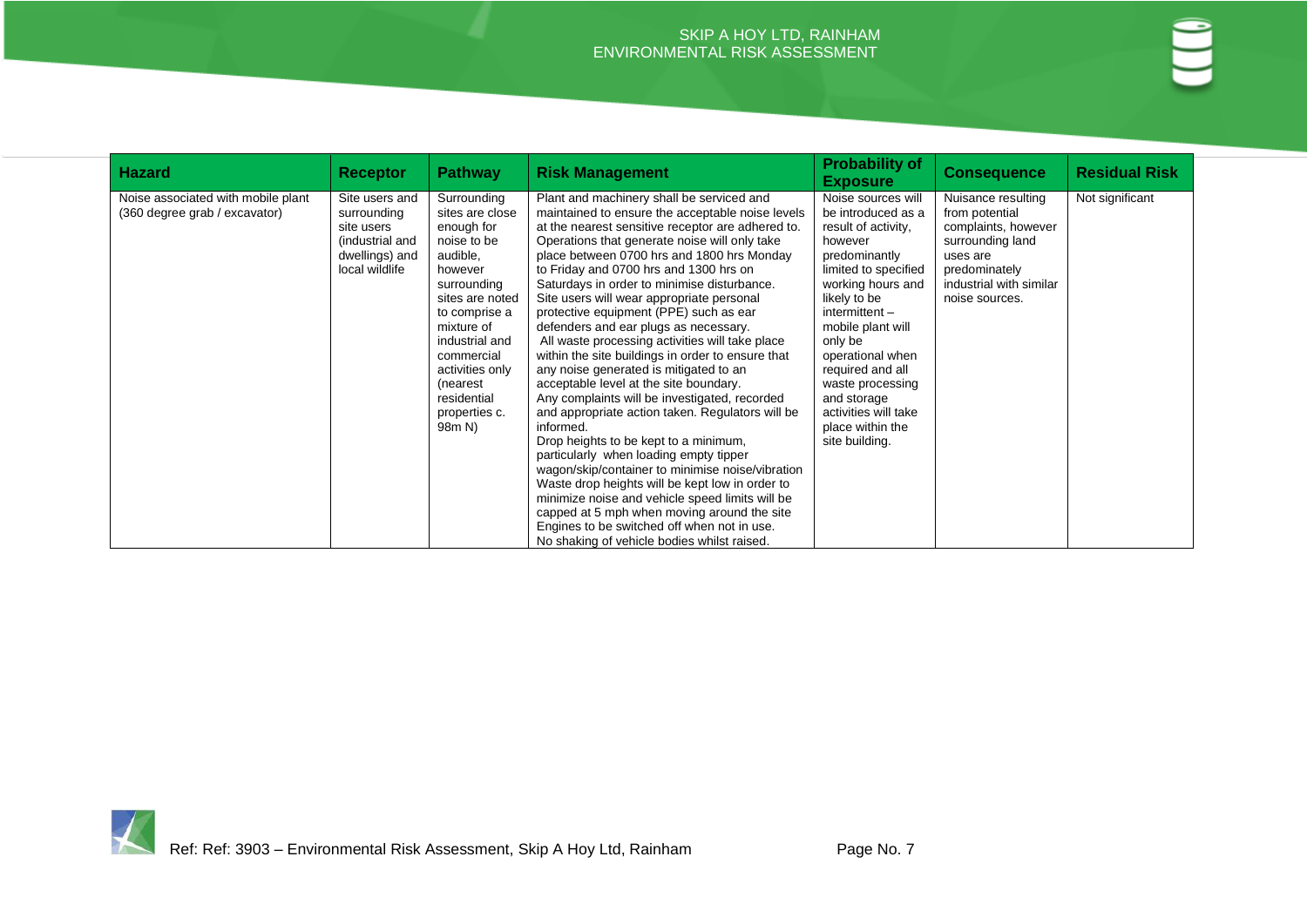| <b>Hazard</b>                                                             | <b>Receptor</b>                                                                              | <b>Pathway</b>             | <b>Risk Management</b>                                                                                                                                                                                                                                                                                                                                                                                                                                                                                                                                                                                                                                                                                                                                                                                                                                                                                                                                                                                                                                                                                                                                                                                                                                                                                                                   | <b>Probability of</b><br><b>Exposure</b>                                                                                                                                   | <b>Consequence</b>                                                                                                                                                     | <b>Residual Risk</b>                                                     |
|---------------------------------------------------------------------------|----------------------------------------------------------------------------------------------|----------------------------|------------------------------------------------------------------------------------------------------------------------------------------------------------------------------------------------------------------------------------------------------------------------------------------------------------------------------------------------------------------------------------------------------------------------------------------------------------------------------------------------------------------------------------------------------------------------------------------------------------------------------------------------------------------------------------------------------------------------------------------------------------------------------------------------------------------------------------------------------------------------------------------------------------------------------------------------------------------------------------------------------------------------------------------------------------------------------------------------------------------------------------------------------------------------------------------------------------------------------------------------------------------------------------------------------------------------------------------|----------------------------------------------------------------------------------------------------------------------------------------------------------------------------|------------------------------------------------------------------------------------------------------------------------------------------------------------------------|--------------------------------------------------------------------------|
| <b>FUGITIVE EMISSIONS TO AIR</b>                                          |                                                                                              |                            |                                                                                                                                                                                                                                                                                                                                                                                                                                                                                                                                                                                                                                                                                                                                                                                                                                                                                                                                                                                                                                                                                                                                                                                                                                                                                                                                          |                                                                                                                                                                            |                                                                                                                                                                        |                                                                          |
| Dust generated from waste<br>stockpiles and general operational<br>areas. | Site users and<br>surrounding<br>site users<br>(industrial and<br>dwellings)                 | Windblown<br>dust          | The following technical guidance actions will be<br>taken to reduce dust:<br>All waste processing and storage activities will<br>take place within the site building, no external<br>storage or processing will be undertaken.<br>The potential for the facility to generate dust will<br>be controlled by a mister system within the<br>onsite building, located above the waste tipping<br>and storage bays. In addition, handheld hoses<br>will also be present for additional dust<br>suppression during the tipping of identified<br>visually problematic loads.<br>Any dust settled by the dust suppression system<br>will be swept to ensure there will be no deposits<br>of residue outside the building on the hard<br>surface or access roads.<br>Daily litter picking and dust, fibres and<br>particulate levels inspections will be undertaken<br>by appropriately trained site operatives.<br>All staff will be appropriately trained in<br>dampening down and dust control.<br>The closest ecologically sensitive site is present<br>465m east of the site. Based on the above risk<br>mitigation measures and the distance of the<br>ecologically sensitive site from the study site,<br>any dust/fibre/particulate emissions are not<br>considered to have an adverse impact on wildlife<br>and ecology within the SSSI. | Dust could be<br>generated onsite<br>and potentially<br>reach the<br>surrounding site<br>users                                                                             | Nuisance - dust on<br>cars, clothing etc<br>however the<br>surrounding land<br>uses are<br>predominantly<br>industrial.                                                | Low if management<br>techniques are<br>implemented.                      |
|                                                                           | Ecologically<br><b>Sensitive Sites</b>                                                       |                            |                                                                                                                                                                                                                                                                                                                                                                                                                                                                                                                                                                                                                                                                                                                                                                                                                                                                                                                                                                                                                                                                                                                                                                                                                                                                                                                                          | Dust could be<br>generated onsite<br>and potentially<br>impact local<br>wildlife, though<br>closest<br>ecologically<br>sensitive site<br>located 465m east<br>of the site. | Damage to habitat                                                                                                                                                      | Low if management<br>techniques are<br>implemented.                      |
| Windblown litter and soils                                                | Site users and<br>surrounding<br>site users<br>(industrial and<br>dwellings)<br>Ecologically | Airborne<br>transportation | All site boundaries will be inspected daily for<br>windblown litter etc.<br>All storage operations are located internally<br>limiting the potential for the airborne<br>transportation.<br>Good level of housekeeping (e.g. road sweeping<br>and litter picking if necessary) will minimise the<br>source of litter and soils.<br>The closest ecologically sensitive site is present<br>465m east of the site. Based on the above risk<br>mitigation measures and the distance of the<br>ecologically sensitive site from the study site,<br>any dust/fibre/particulate emissions are not<br>considered to have an adverse impact on wildlife<br>and ecology within the SSSI.                                                                                                                                                                                                                                                                                                                                                                                                                                                                                                                                                                                                                                                            | Litter and soils<br>could be blown<br>across the site and<br>potentially reach<br>immediate<br>surrounding sites,<br>however all<br>storage areas are<br>located within    | Nuisance and<br>aesthetic impact<br>resulting in potential<br>complaints, however<br>surrounding land<br>uses are<br>predominantly<br>industrial.<br>Damage to habitat | Low if management<br>techniques are<br>implemented.<br>Low if management |
|                                                                           | sensitive sites.                                                                             |                            |                                                                                                                                                                                                                                                                                                                                                                                                                                                                                                                                                                                                                                                                                                                                                                                                                                                                                                                                                                                                                                                                                                                                                                                                                                                                                                                                          | onsite buildings<br>which will limit the<br>potential for<br>airborne<br>transportation.<br>closest                                                                        |                                                                                                                                                                        | techniques are<br>implemented.                                           |

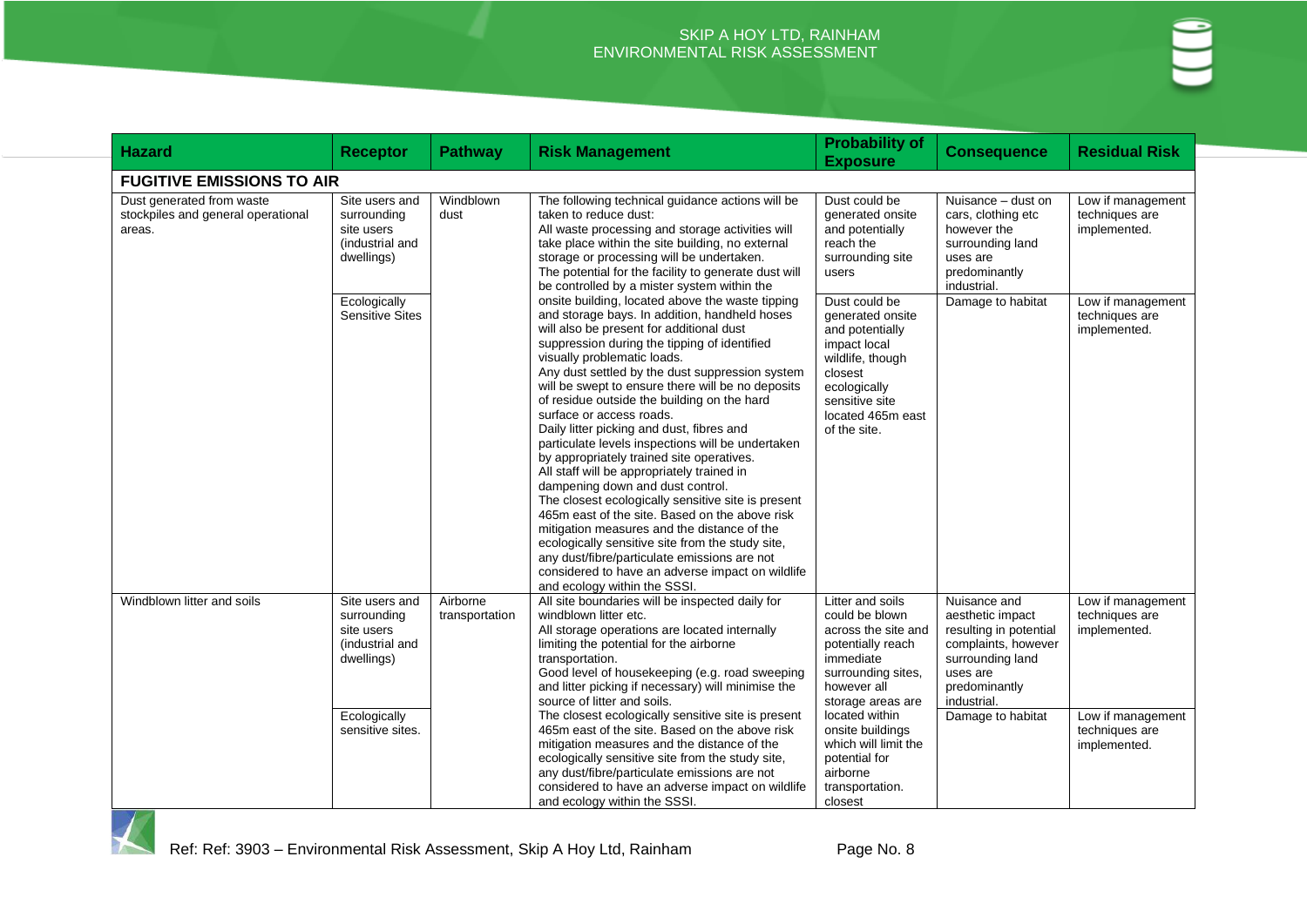| <b>Hazard</b> | <b>Receptor</b> | <b>Pathway</b> | <b>Risk Management</b> | <b>Probability of</b><br><b>Exposure</b> | <b>Consequence</b> | <b>Residual Risk</b> |
|---------------|-----------------|----------------|------------------------|------------------------------------------|--------------------|----------------------|
|               |                 |                |                        | ecologically                             |                    |                      |
|               |                 |                |                        | sensitive site                           |                    |                      |
|               |                 |                |                        | located 465m east                        |                    |                      |
|               |                 |                |                        | of the site.                             |                    |                      |

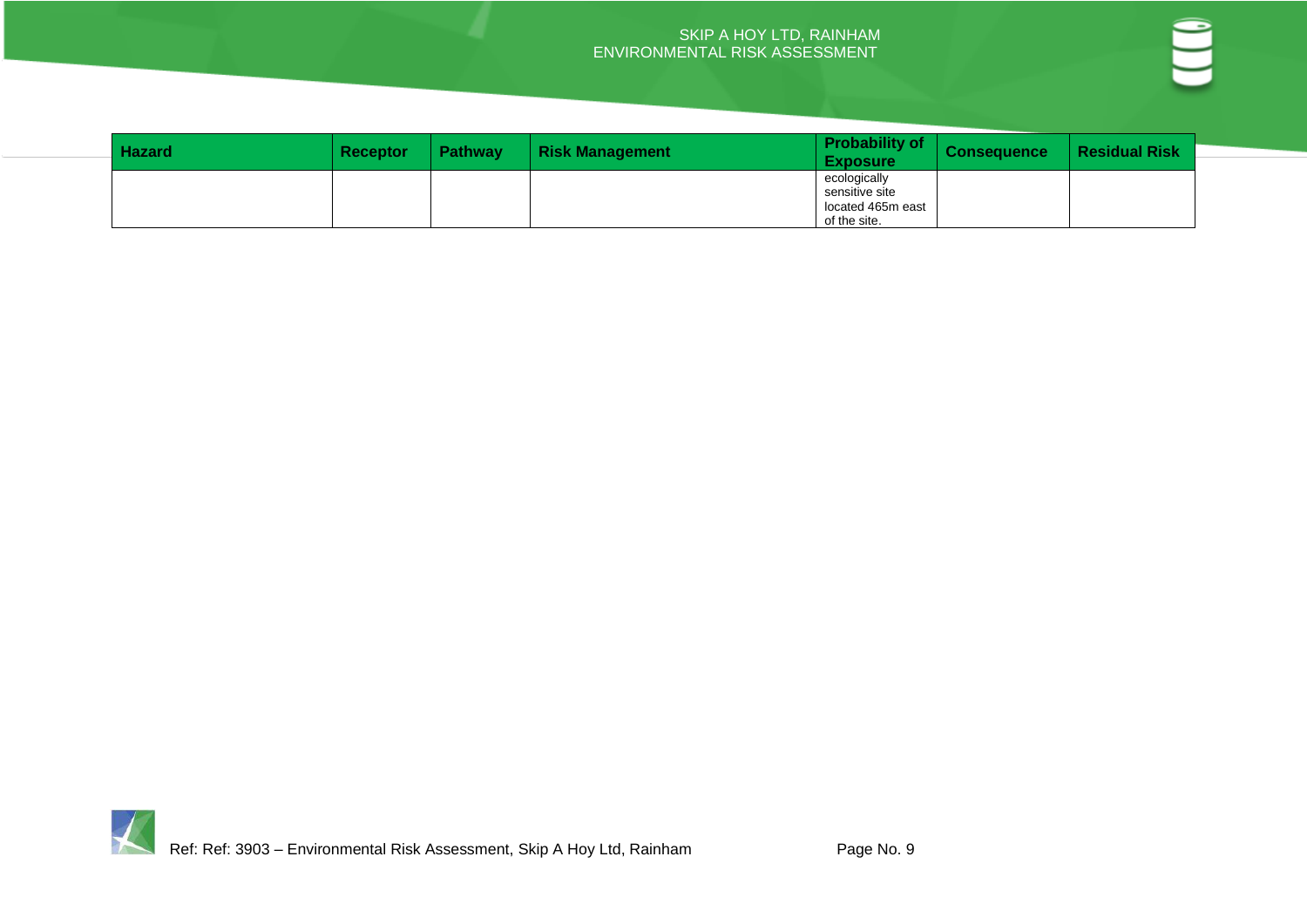| <b>Hazard</b>                                                                                                                          | <b>Receptor</b>                                                               | <b>Pathway</b>                                                            | <b>Risk Management</b>                                                                                                                                                                                                                                                                                                                              | <b>Probability of</b><br><b>Exposure</b>                                                                  | <b>Consequence</b>                           | <b>Residual Risk</b> |
|----------------------------------------------------------------------------------------------------------------------------------------|-------------------------------------------------------------------------------|---------------------------------------------------------------------------|-----------------------------------------------------------------------------------------------------------------------------------------------------------------------------------------------------------------------------------------------------------------------------------------------------------------------------------------------------|-----------------------------------------------------------------------------------------------------------|----------------------------------------------|----------------------|
| <b>FUGITIVE EMISSIONS TO WATER</b>                                                                                                     |                                                                               |                                                                           |                                                                                                                                                                                                                                                                                                                                                     |                                                                                                           |                                              |                      |
| Leachate / surface run - off from the<br>waste storage areas.                                                                          | Groundwater<br>(Secondary A<br>Aquifer)                                       | Infiltration<br>through<br>shallow soils                                  | All storage and operational areas will be located<br>on impervious concrete hardstanding and<br>located internally within the onsite building. A<br>sealed drainage system will be present onsite.                                                                                                                                                  | Unlikely given the<br>presence of<br>hardstanding<br>across the site<br>(acting as a<br>suitable barrier) | Pollution of shallow<br>aquifer.             | Not significant      |
|                                                                                                                                        | Surface Water<br>(Rainham<br>Creek and<br>associated<br>drainage<br>channels) | Infiltration<br>through<br>shallow soils<br>and migration<br>via baseflow | All storage and operational areas will be located<br>on impervious concrete hardstanding. and<br>located internally within the onsite building. A<br>sealed drainage system will be present onsite.                                                                                                                                                 | Unlikely given the<br>presence of<br>hardstanding<br>across the site<br>(acting as a<br>suitable barrier) | Pollution of<br>controlled surface<br>waters | Not significant      |
| Spills and leakages from the onsite<br>equipment.                                                                                      | Groundwater<br>(Secondary A<br>Aquifer)                                       | Infiltrations<br>through<br>shallow soils                                 | All storage and operational areas will be located<br>on impervious concrete hardstanding. All<br>equipment will be maintained to minimise<br>potential leakages and spillages.                                                                                                                                                                      | Unlikely given the<br>presence of<br>hardstanding<br>across the site<br>(acting as a<br>suitable barrier) | Pollution of shallow<br>aquifer              | Not significant      |
|                                                                                                                                        | Surface Water<br>(Rainham<br>Creek and<br>associated<br>drainage<br>channels) | Infiltration<br>through<br>shallow soils<br>and migration<br>via baseflow | All storage and operational areas will be located<br>on impervious concrete hardstanding. All<br>equipment will be maintained to minimise<br>potential leakages and spillages.                                                                                                                                                                      | Unlikely given the<br>presence of<br>hardstanding<br>across the site<br>(acting as a<br>suitable barrier) | Pollution of<br>controlled surface<br>waters | Not significant      |
| Mobilisation of contaminants within<br>the ground underlying the site<br>associated with the historical<br>industrial use of the site. | Groundwater<br>(Secondary A<br>Aquifer)                                       | Infiltrations<br>through<br>shallow soils                                 | The presence of impervious concrete<br>hardstanding across the site and a sealed site<br>drainage system will reduce the potential for<br>infiltration across the site and therefore<br>significantly reduce the mobilisation of any<br>shallow contaminants within the underlying soils<br>associated with the historical industrial land<br>uses. | Unlikely given the<br>presence of<br>hardstanding<br>across the site<br>(acting as a<br>suitable barrier) | Pollution of shallow<br>aquifer.             | Not significant      |
|                                                                                                                                        | Surface Water<br>(Rainham<br>Creek and<br>associated<br>drainage<br>channels) | Infiltration<br>through<br>shallow soils<br>and migration<br>via baseflow | The presence of impervious concrete<br>hardstanding across the site and a sealed site<br>drainage system will reduce the potential for<br>infiltration across the site and therefore<br>significantly reduce the mobilisation of any<br>shallow contaminants within the underlying soils<br>associated with the historical industrial land<br>uses. | Unlikely given the<br>presence of<br>hardstanding<br>across the site<br>(acting as a<br>suitable barrier) | Pollution of<br>controlled surface<br>waters | Not significant      |
| <b>FUGITIIVE EMISSIONS TO LAND</b>                                                                                                     |                                                                               |                                                                           |                                                                                                                                                                                                                                                                                                                                                     |                                                                                                           |                                              |                      |

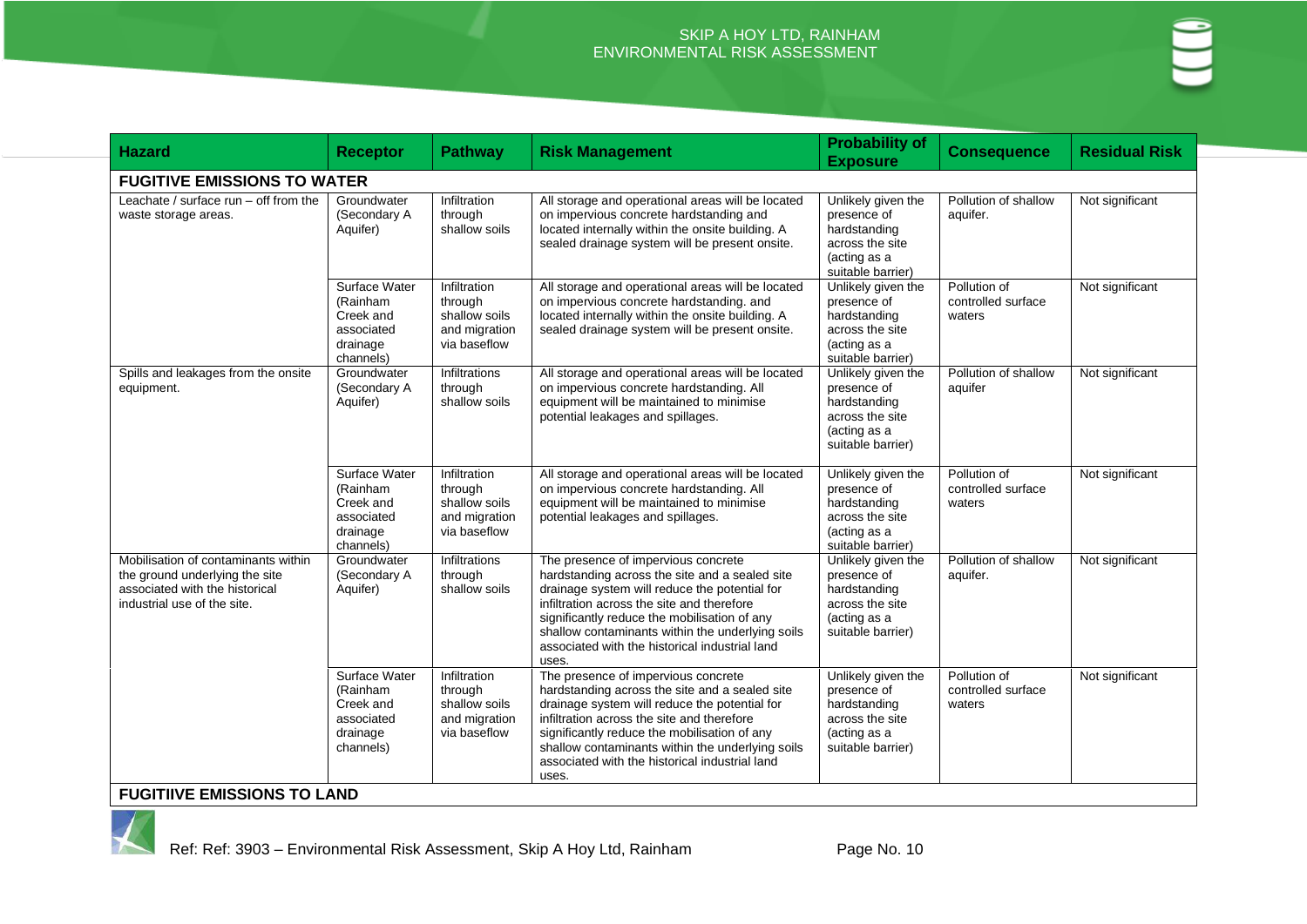| <b>Hazard</b>                                                                                                                                | <b>Receptor</b>                                            | <b>Pathway</b>                           | <b>Risk Management</b>                                                                                                                                                                                                                                                                                                                                                                                                                                                                                                                                                                                                                                                                                                                                                                                              | <b>Probability of</b><br><b>Exposure</b>                                                                                                 | <b>Consequence</b>                                                       | <b>Residual Risk</b>                                                                      |
|----------------------------------------------------------------------------------------------------------------------------------------------|------------------------------------------------------------|------------------------------------------|---------------------------------------------------------------------------------------------------------------------------------------------------------------------------------------------------------------------------------------------------------------------------------------------------------------------------------------------------------------------------------------------------------------------------------------------------------------------------------------------------------------------------------------------------------------------------------------------------------------------------------------------------------------------------------------------------------------------------------------------------------------------------------------------------------------------|------------------------------------------------------------------------------------------------------------------------------------------|--------------------------------------------------------------------------|-------------------------------------------------------------------------------------------|
| Leachate / surface $run - off from the$<br>off from the waste storage areas<br>Ecologically                                                  | Shallow soils                                              | Infiltration<br>through<br>shallow soils | All storage and operational areas are to be<br>situated on impervious concrete hardstanding<br>and located within the onsite warehouse building.<br>Surface water runoff will be directed to surface<br>water drains with connections to a sealed<br>storage tank.<br>Hardstanding will be regularly inspected and<br>maintained throughout the lifetime of the permit.<br>Surface water runoff will therefore be controlled<br>to comply with regulations and the sealed water<br>tank will be emptied by tanker to an appropriate<br>licensed waste facility.<br>Given the controls in place any potential<br>contaminants from the waste transfer station are<br>unlikely to impact the identified SSSIs and LNR.<br>Any contaminants will be diluted and dispersed<br>within the underlying aquifer if present. | Unlikely given the<br>presence of<br>hardstanding<br>across the site<br>(acting as a<br>suitable barrier)<br>and controlled<br>drainage. | Pollution of shallow<br>soils                                            | Not significant                                                                           |
|                                                                                                                                              | sensitive sites                                            |                                          |                                                                                                                                                                                                                                                                                                                                                                                                                                                                                                                                                                                                                                                                                                                                                                                                                     | Closest sensitive<br>ecological site<br>present 465m east<br>from the site.                                                              | Damage to habitat                                                        | Not significant                                                                           |
| Spills and leakages from the onsite<br>equipment                                                                                             | Shallow soils                                              | Infiltration<br>through<br>shallow soils | All equipment will be maintained to minimise<br>potential leakages and spillages.<br>Surface water runoff will be directed to surface<br>water drains with connections to a sealed<br>storage tank.<br>Hardstanding will be regularly inspected and<br>maintained throughout the lifetime of the permit.<br>Surface water runoff will therefore be controlled                                                                                                                                                                                                                                                                                                                                                                                                                                                       | Unlikely given the<br>presence of<br>hardstanding<br>across the site<br>(acting as a<br>suitable barrier)<br>and controlled<br>drainage. | Pollution of shallow<br>soils                                            | Not significant if<br>fuel storage is<br>compliant with<br>current technical<br>guidance. |
|                                                                                                                                              | Ecologically<br>sensitive sites                            |                                          | to comply with regulations and the sealed water<br>tank will be emptied by tanker to an appropriate<br>licensed waste facility.<br>Given the controls in place any potential<br>contaminants from the waste transfer station are<br>unlikely to impact the identified SSSIs and LNR.<br>Any contaminants will be diluted and dispersed<br>within the underlying aquifer if present.                                                                                                                                                                                                                                                                                                                                                                                                                                 | Closest sensitive<br>ecological site<br>present 465m east<br>from the site                                                               | Damage to habitat                                                        | Not significant                                                                           |
| <b>PESTS</b>                                                                                                                                 |                                                            |                                          |                                                                                                                                                                                                                                                                                                                                                                                                                                                                                                                                                                                                                                                                                                                                                                                                                     |                                                                                                                                          |                                                                          |                                                                                           |
| Flies maybe present associated with<br>the storage of wastes. These may<br>migrate off site to surrounding<br>industrial sites and dwellings | Surrounding<br>site users<br>(industrial and<br>dwellings) | Airborne<br>Transportation               | All wastes will be stored internally within the<br>main waste building limiting the potential to<br>attract flies and other vermin.<br>Wastes will be regularly removed from the site<br>limiting the potential to attract vermin.<br>Regular inspections for vermin and flies by<br>nominated personnel.                                                                                                                                                                                                                                                                                                                                                                                                                                                                                                           | Unlikely to impact<br>surrounding sites<br>as the wastes will<br>be stored<br>internally.                                                | Potential to spread<br>disease and adverse<br>impact on human<br>health. | Low if management<br>techniques are<br>implemented.                                       |
| <b>VISIBLE PUMES TO AIR AND WATER</b>                                                                                                        |                                                            |                                          |                                                                                                                                                                                                                                                                                                                                                                                                                                                                                                                                                                                                                                                                                                                                                                                                                     |                                                                                                                                          |                                                                          |                                                                                           |

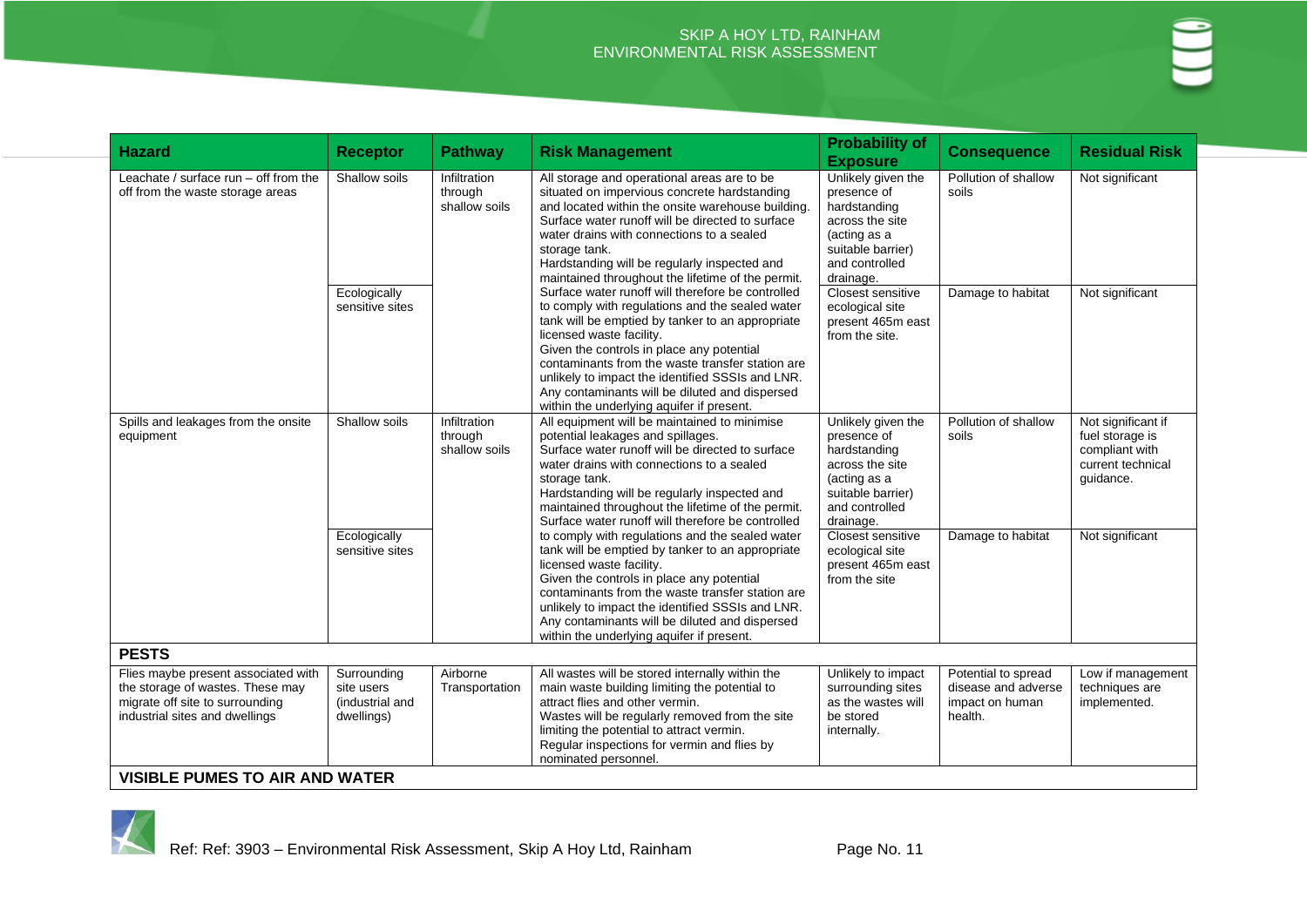| <b>Hazard</b>                                                                                          | <b>Receptor</b>                                                                            | <b>Pathway</b>                                                               | <b>Risk Management</b>                                                                                                                                                                                                                                                                                                                                                                                                                                                                                                                                                                                                           | <b>Probability of</b><br><b>Exposure</b>                                                                                               | <b>Consequence</b>                                              | <b>Residual Risk</b>                            |  |  |  |
|--------------------------------------------------------------------------------------------------------|--------------------------------------------------------------------------------------------|------------------------------------------------------------------------------|----------------------------------------------------------------------------------------------------------------------------------------------------------------------------------------------------------------------------------------------------------------------------------------------------------------------------------------------------------------------------------------------------------------------------------------------------------------------------------------------------------------------------------------------------------------------------------------------------------------------------------|----------------------------------------------------------------------------------------------------------------------------------------|-----------------------------------------------------------------|-------------------------------------------------|--|--|--|
| There are no visible impacts beyond<br>the site boundary.                                              | No further assessment required.                                                            |                                                                              |                                                                                                                                                                                                                                                                                                                                                                                                                                                                                                                                                                                                                                  |                                                                                                                                        |                                                                 |                                                 |  |  |  |
| <b>ACCIDENTS</b>                                                                                       |                                                                                            |                                                                              |                                                                                                                                                                                                                                                                                                                                                                                                                                                                                                                                                                                                                                  |                                                                                                                                        |                                                                 |                                                 |  |  |  |
| Leaks from equipment and storage<br>areas escaping the containment.                                    | Shallow soils                                                                              | Infiltration via<br>drainage<br>system and<br>cracks in<br>surface cover.    | Spillage kit will be located onsite. Site workers<br>will be trained in its use.<br>All storage and operational areas will be situated<br>on hardstanding which will be regularly inspected<br>and maintained throughout the life of the permit.                                                                                                                                                                                                                                                                                                                                                                                 | Very unlikely if<br>appropriate<br>containment<br>measures are<br>used.                                                                | Pollution of shallow<br>soils                                   | Not significant                                 |  |  |  |
|                                                                                                        | Groundwater<br>(Secondary A<br>Aquifer)                                                    | Infiltrations<br>through<br>shallow soils                                    | Spillage kit will be located onsite. Site workers<br>will be trained in its use.<br>All storage and operational areas will be situated<br>on hardstanding which will be regularly inspected<br>and maintained throughout the life of the permit.                                                                                                                                                                                                                                                                                                                                                                                 | Very unlikely if<br>appropriate<br>containment<br>measures are<br>used.                                                                | Pollution of shallow<br>aquifer                                 | Not significant                                 |  |  |  |
|                                                                                                        | Surface Water<br>(Rainham<br>Creek and<br>associated<br>drainage<br>channels)              | Infiltration<br>through<br>shallow soils<br>and migration<br>via baseflow    | Spillage kit will be located onsite. Site workers<br>will be trained in its use.<br>All storage and operational areas will be situated<br>on hardstanding which will be regularly inspected<br>and maintained throughout the life of the permit.                                                                                                                                                                                                                                                                                                                                                                                 | Very unlikely if<br>appropriate<br>containment<br>measures are<br>used.                                                                | Pollution of<br>controlled surface<br>waters                    | Not significant                                 |  |  |  |
|                                                                                                        | Ecologically<br>sensitive sites                                                            | Infiltration<br>through<br>shallow soils<br>and migration<br>via baseflow    | Spillage kit will be located onsite. Site workers<br>will be trained in its use.<br>All storage and operational areas will be situated<br>on hardstanding which will be regularly inspected<br>and maintained throughout the life of the permit.<br>Given the controls in place any potential<br>contaminants from the waste transfer station are<br>unlikely to impact the identified SSSIs and LNR.<br>Any contaminants will be diluted and dispersed<br>within the underlying aquifer if present.                                                                                                                             | Very unlikely if<br>appropriate<br>containment<br>measures are<br>used.                                                                | Damage to habitat<br>and wildlife                               | Not significant                                 |  |  |  |
| Fire posing a hazard to site users,<br>emissions to air and firewater<br>discharge to drainage system. | Site users,<br>surrounding<br>site users and<br>air and<br>ecologically<br>sensitive sites | Direct contact,<br>windblown<br>ash, leaching<br>of freshwater<br>discharge. | Site will comply with the permitted Fire<br>Prevention Plan, prepared in line with current EA<br>quidance.<br>If a fire starts emergency services will be<br>contacted immediately.<br>Plant and machinery will be stored away from the<br>combustible waste stockpiles at the end of each<br>working day to minimise risk of vandalism and<br>intentional fire starting.<br>The site will be appropriately secured outside of<br>working hours to minimise risk of vandalism.<br>In the case of the fire starting, a water supply will<br>be available as well as small stock of inert<br>material / sand to smoother the fire. | Fire could<br>potentially be a<br>significant hazard<br>However the<br>management<br>actions should<br>prevent this from<br>happening. | Fatalities, injury,<br>pollution incidents,<br>loss of wildlife | Low if Fire<br>Prevention Plan is<br>adhered to |  |  |  |

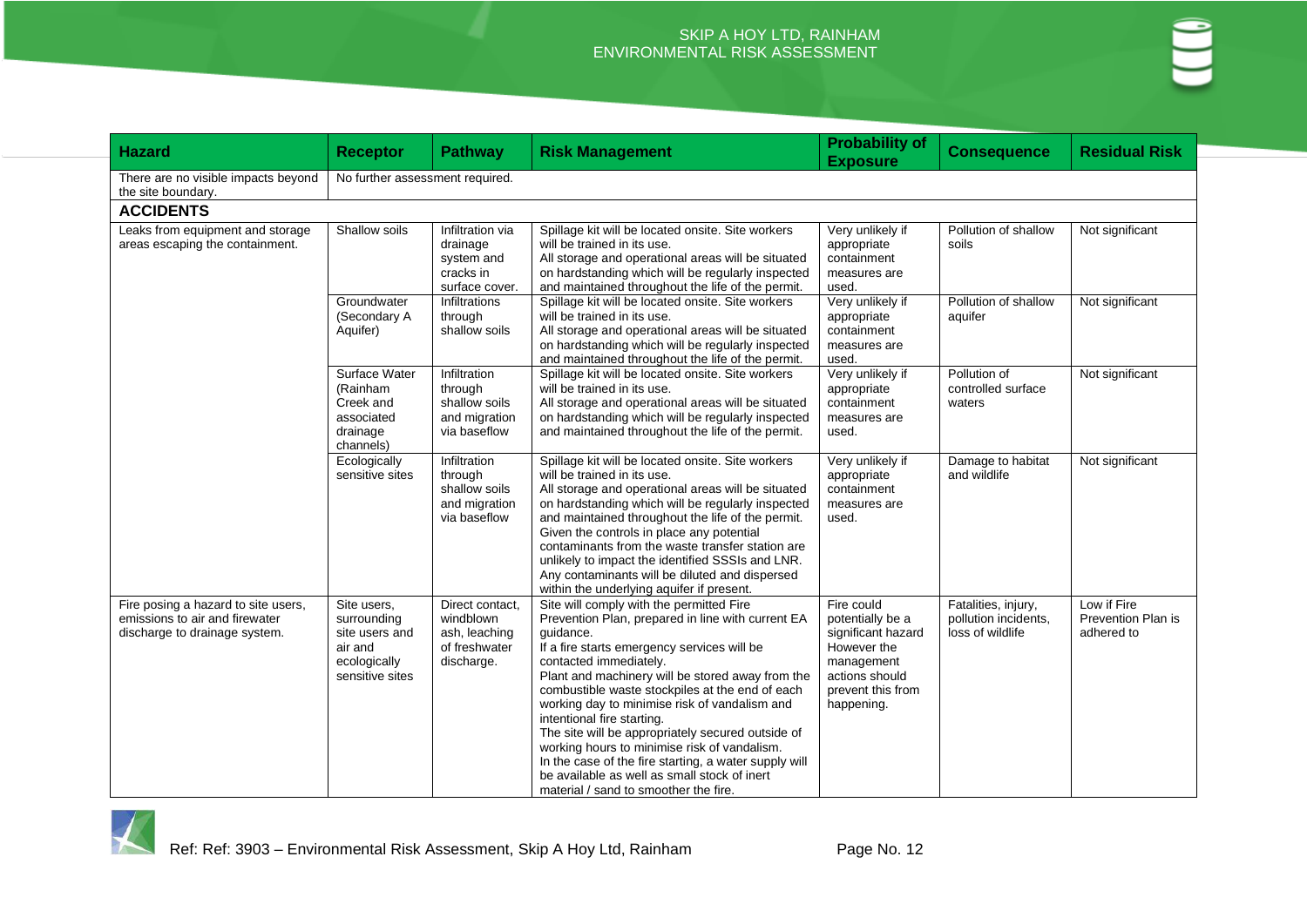| <b>Hazard</b>                                                              | <b>Receptor</b>                         | <b>Pathway</b>                                  | <b>Risk Management</b>                                                                                                                                                                                                                                                                                                                                                                                                                                                                                                                                                                                                                                                                                                                                                | <b>Probability of</b><br><b>Exposure</b>                                                                                                                               | <b>Consequence</b>              | <b>Residual Risk</b> |
|----------------------------------------------------------------------------|-----------------------------------------|-------------------------------------------------|-----------------------------------------------------------------------------------------------------------------------------------------------------------------------------------------------------------------------------------------------------------------------------------------------------------------------------------------------------------------------------------------------------------------------------------------------------------------------------------------------------------------------------------------------------------------------------------------------------------------------------------------------------------------------------------------------------------------------------------------------------------------------|------------------------------------------------------------------------------------------------------------------------------------------------------------------------|---------------------------------|----------------------|
|                                                                            |                                         |                                                 | An incident report will be carried out as result of<br>any fire and control measures and procedures<br>implemented to prevent reoccurrence.<br>A no smoking policy will be operated onsite.<br>Fire extinguishers will be kept onsite in case of a<br>small fire.<br>A fire assembly point will be outside of the main<br>site entrance.<br>The site manager will be responsible for actions<br>in the event of a fire and all staff will be trained<br>on emergency and fire procedures as part of<br>induction / safety training.<br>The presence of hardstanding and the sealed<br>drainage system including water storage tank will<br>contain firewater and testing can be carried out if<br>necessary prior to removal from site or discharge<br>to foul sewer. |                                                                                                                                                                        |                                 |                      |
| Spills, leakages from plant /<br>machinery within the operational<br>area. | Shallow soils                           | <b>Infiltration</b><br>through<br>shallow soils | All storage and operational areas will be situated<br>on impervious concrete hardstanding with<br>appropriate containment.<br>Hardstanding will be regularly inspected and<br>maintained throughout the lifetime of the permit.<br>All staff and plant operators to be appropriately<br>trained and qualified.<br>Plant and machinery will be maintained to<br>manufacturer's standards to ensure emission<br>levels are maintained and to minimise any<br>leakages / spillages.<br>In the event of breakdowns of machinery, it will<br>be appropriately stored on hardstanding and<br>recovery and repair arranged. A back up<br>machine will be hired in.<br>Emergency plan and spill kits will be available at<br>all times.                                       | Unlikely given the<br>presence of<br>hardstanding<br>across the<br>operational areas<br>of the site (acting<br>as a suitable<br>barrier) and<br>management<br>actions. | Pollution of shallow<br>soils   | Not significant.     |
|                                                                            | Groundwater<br>(Secondary A<br>Aquifer) | Infiltration via<br>shallow soils               | All storage and operational areas will be located<br>internally and on impervious concrete<br>hardstanding.<br>Hardstanding will be regularly inspected and<br>maintained throughout the lifetime of the permit.<br>All staff and plant operators to be appropriately<br>trained and qualified.<br>Plant and machinery will be maintained to<br>manufacturer's standards to ensure emission                                                                                                                                                                                                                                                                                                                                                                           | Unlikely given the<br>presence of<br>hardstanding<br>across the<br>operational areas<br>of the site (acting<br>as a suitable<br>barrier) and<br>management<br>actions. | Pollution of shallow<br>aquifer | Not significant      |

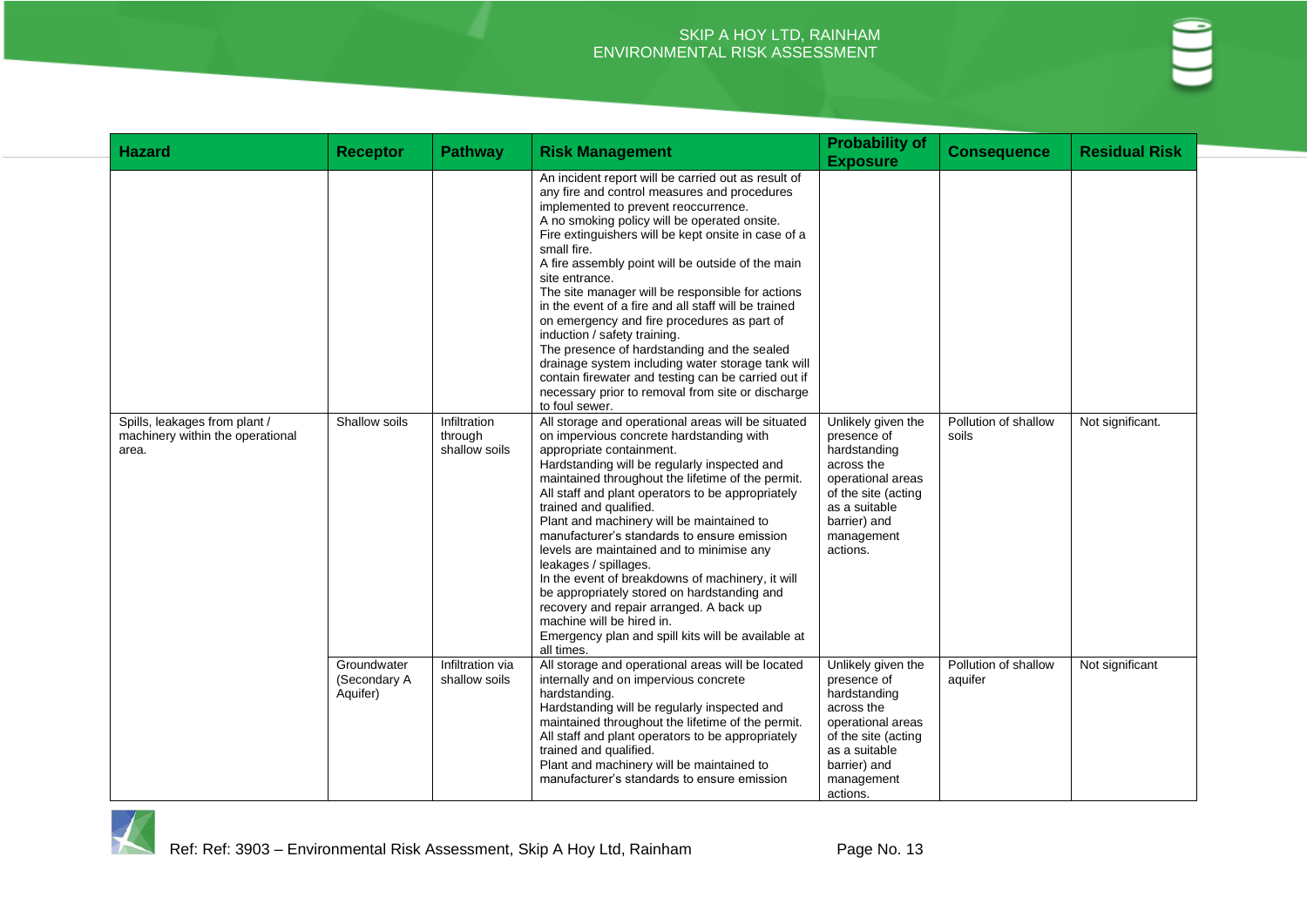| <b>Hazard</b> | <b>Receptor</b>                                                               | <b>Pathway</b>                                                            | <b>Risk Management</b>                                                                                                                                                                                                                                                                                                                                                                                                                                                                                                                                                                                                                                                                                                                                                                                            | <b>Probability of</b><br><b>Exposure</b>                                                                                                                               | <b>Consequence</b>                | <b>Residual Risk</b> |
|---------------|-------------------------------------------------------------------------------|---------------------------------------------------------------------------|-------------------------------------------------------------------------------------------------------------------------------------------------------------------------------------------------------------------------------------------------------------------------------------------------------------------------------------------------------------------------------------------------------------------------------------------------------------------------------------------------------------------------------------------------------------------------------------------------------------------------------------------------------------------------------------------------------------------------------------------------------------------------------------------------------------------|------------------------------------------------------------------------------------------------------------------------------------------------------------------------|-----------------------------------|----------------------|
|               |                                                                               |                                                                           | levels are maintained and to minimise any<br>leakages / spillages.<br>In the event of breakdowns of machinery, it will<br>be appropriately stored on hardstanding and<br>recovery and repair arranged. A back up<br>machine will be hired in.<br>Emergency plan and spill kits will be available at<br>all times.                                                                                                                                                                                                                                                                                                                                                                                                                                                                                                 |                                                                                                                                                                        |                                   |                      |
|               | Surface Water<br>(Rainham<br>Creek and<br>associated<br>drainage<br>channels) | Infiltration<br>through<br>shallow soils<br>and migration<br>via baseflow | All storage and operational areas will be located<br>internally and on impervious concrete<br>hardstanding.<br>Hardstanding will be regularly inspected and<br>maintained throughout the lifetime of the permit.<br>All staff and plant operators to be appropriately<br>trained and qualified.<br>Plant and machinery will be maintained to<br>manufacturer's standards to ensure emission<br>levels are maintained and to minimise any<br>leakages / spillages.<br>In the event of breakdowns of machinery, it will<br>be appropriately stored on hardstanding and<br>recovery and repair arranged. A back up<br>machine will be hired in.<br>Emergency plan and spill kits will be available at<br>all times.                                                                                                  | Unlikely given the<br>presence of<br>hardstanding<br>across the<br>operational areas<br>of the site (acting<br>as a suitable<br>barrier) and<br>management<br>actions. | Pollution of<br>controlled waters | Not significant      |
|               | Ecologically<br>sensitive sites                                               | Infiltration<br>through<br>shallow soils<br>and migration<br>via baseflow | All storage and operational areas will be located<br>internally and on impervious concrete<br>hardstanding.<br>Hardstanding will be regularly inspected and<br>maintained throughout the lifetime of the permit.<br>All staff and plant operators to be appropriately<br>trained and qualified.<br>Plant and machinery will be maintained to<br>manufacturer's standards to ensure emission<br>levels are maintained and to minimise any<br>leakages / spillages.<br>In the event of breakdowns of machinery, it will<br>be appropriately stored on hardstanding and<br>recovery and repair arranged. A back up<br>machine will be hired in.<br>Emergency plan and spill kits will be available at<br>all times.<br>Given the controls in place any potential<br>contaminants from the waste transfer station are | Unlikely given the<br>presence of<br>hardstanding<br>across the<br>operational areas<br>of the site (acting<br>as a suitable<br>barrier) and<br>management<br>actions. | Damage to habitat<br>and wildlife | Not significant      |

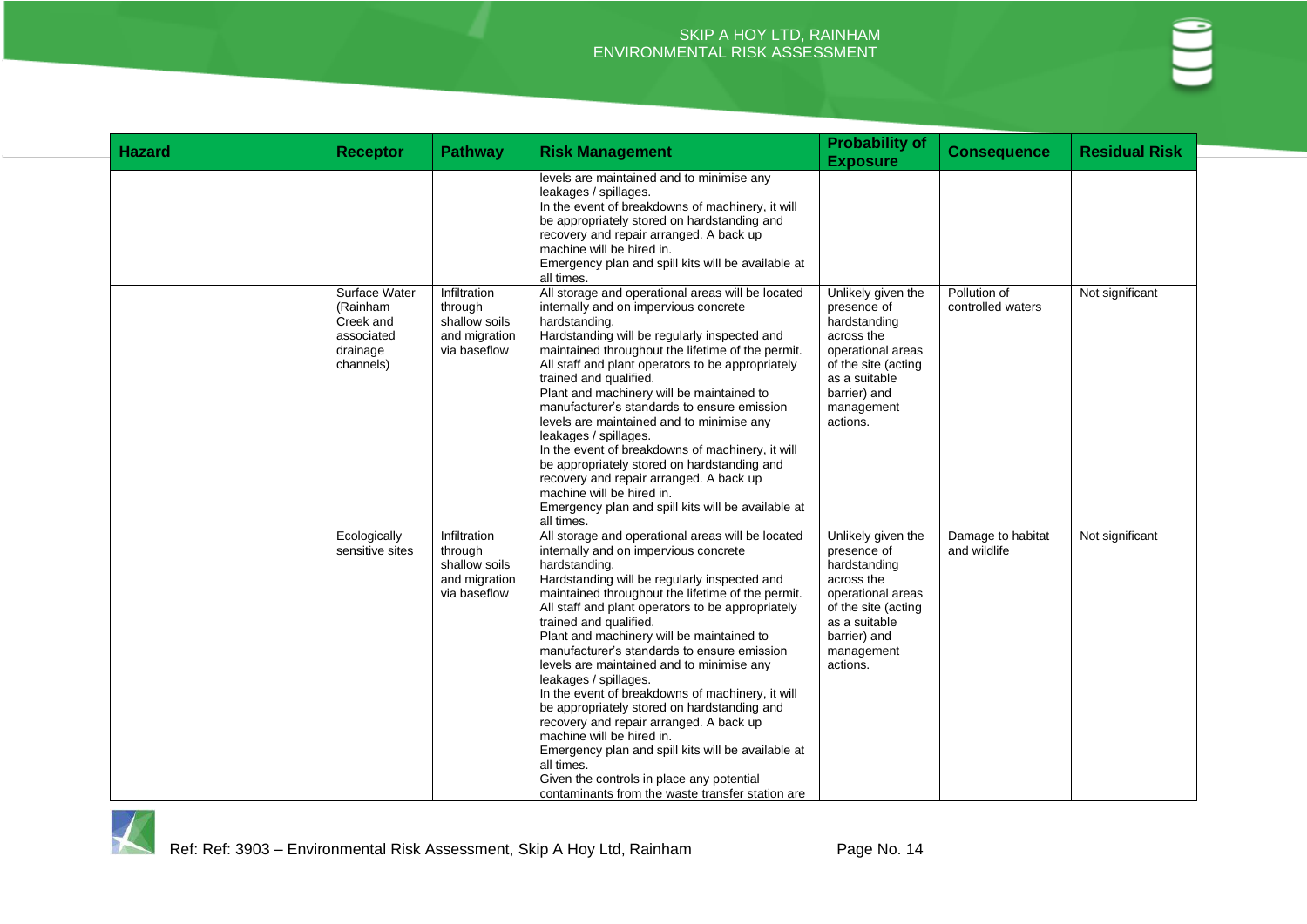| <b>Hazard</b>                                                                                                                          | <b>Receptor</b>                                                                                                                                                                                                                         | <b>Pathway</b>                                                               | <b>Risk Management</b>                                                                                                                                                                                                                                                                                                                                                                                                                                                                                                                                                                                                                                         | <b>Probability of</b><br><b>Exposure</b>                                                                                                    | <b>Consequence</b>                                                             | <b>Residual Risk</b>                                               |
|----------------------------------------------------------------------------------------------------------------------------------------|-----------------------------------------------------------------------------------------------------------------------------------------------------------------------------------------------------------------------------------------|------------------------------------------------------------------------------|----------------------------------------------------------------------------------------------------------------------------------------------------------------------------------------------------------------------------------------------------------------------------------------------------------------------------------------------------------------------------------------------------------------------------------------------------------------------------------------------------------------------------------------------------------------------------------------------------------------------------------------------------------------|---------------------------------------------------------------------------------------------------------------------------------------------|--------------------------------------------------------------------------------|--------------------------------------------------------------------|
|                                                                                                                                        |                                                                                                                                                                                                                                         |                                                                              | unlikely to impact the identified SSSIs and LNR.<br>Any contaminants will be diluted and dispersed<br>within the underlying aquifer if present.                                                                                                                                                                                                                                                                                                                                                                                                                                                                                                                |                                                                                                                                             |                                                                                |                                                                    |
| Vandalism resulting in damage to<br>plant and machinery and potential<br>leaks / spillages of fuels, within<br>waste transfer station. | Shallow soils,<br>Groundwater<br>(Secondary A<br>Aquifer),<br>surface water<br>(Rainham<br>Creek and<br>associated<br>drainage<br>channels),<br>ecologically<br>sensitive sites                                                         | Infiltration via<br>drainage<br>system and<br>cracks in<br>surface cover.    | Site will be appropriately secured. The gates are<br>locked outside of operating hours to prevent out<br>of hours access.<br>All plant and machinery to be stored in<br>designated, secure areas at the end of each<br>working day.<br>All storage and operational areas will be situated<br>on hardstanding which will be regularly inspected<br>and maintained throughout the life of the permit.                                                                                                                                                                                                                                                            | Unlikely given<br>security                                                                                                                  | Pollution of shallow<br>soils, damage to<br>habitats and local<br>wildlife     | Not significant                                                    |
| Arson resulting in damage to plant<br>and machinery and fire, within<br>waste transfer station.                                        | Site users,<br>surrounding<br>site users and<br>air, shallow<br>soils.<br>Groundwater<br>(Secondary A<br>Aquifer),<br>surface water<br>(Rainham<br>Creek and<br>associated<br>drainage<br>channels),<br>ecologically<br>sensitive sites | Direct contact,<br>windblown<br>ash, leaching<br>of freshwater<br>discharge. | Site will be appropriately secured. The gates are<br>locked outside of operating hours to prevent out<br>of hours access.<br>All plant and machinery to be stored in<br>designated, secure areas at the end of each<br>working day.<br>All storage and operational areas will be situated<br>on hardstanding which will be regularly inspected<br>and maintained throughout the life of the permit.<br>Site will comply with the permitted Fire<br>Prevention Plan, prepared in line with current EA<br>quidance.<br>Flammable wastes will be stored appropriately,<br>and are unlikely to be stored in very large<br>quantities due to permit storage limits. | Fire could<br>potentially be a<br>significant hazard<br>given the<br>flammable nature<br>of some of the<br>waste materials<br>stored onsite | Fatalities, injury,<br>pollution incidents,<br>loss of habitat and<br>wildlife | Low if management<br>measures are<br>adhered to.                   |
| Blockages in site drainage system<br>and overflow from water storage<br>tank.                                                          | Shallow soils.<br>Groundwater<br>(Secondary A<br>Aquifer),<br>surface water<br>(Rainham<br>Creek and<br>associated<br>drainage<br>channels),<br>ecologically<br>sensitive sites                                                         | Infiltration via<br>drainage<br>system                                       | The surface water management system will be<br>maintained and checked daily to record levels<br>and clear any debris that may impede the flow of<br>water in the gulley drain in front of the onsite<br>building.<br>When the water storage tank is 34 full it will<br>emptied by tanker to a suitably licensed facility<br>following appropriate testing.<br>The site will be continuously monitored by site<br>management and a technically component<br>person for compliance with visual inspection and<br>daily records kept within the site log. Any<br>necessary remedial action will be taken to                                                       | Unlikely                                                                                                                                    | Pollution of the<br>shallow soils. loss of<br>habitat and wildlife.            | Not significant<br>given the proposed<br>management<br>procedures. |

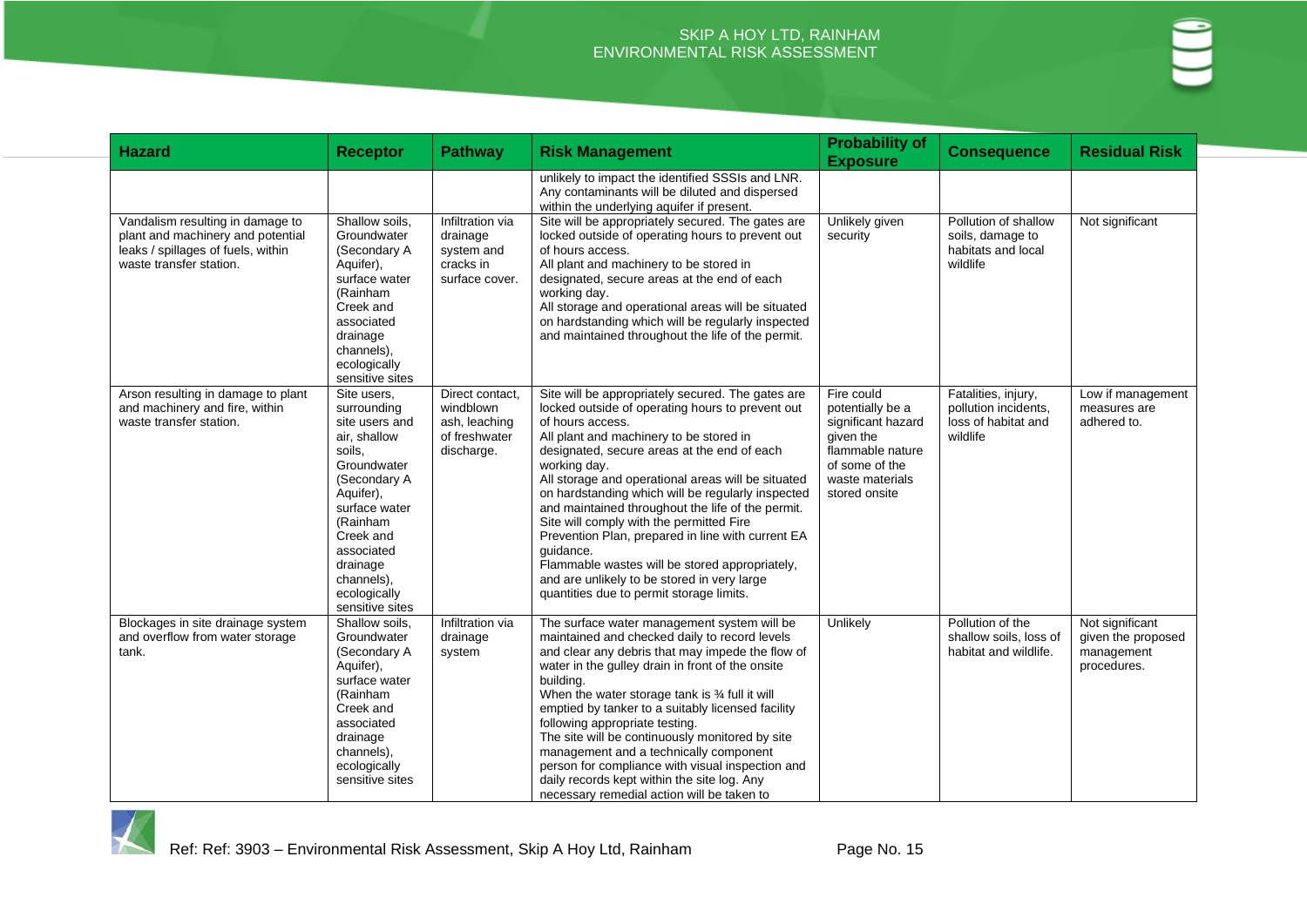| <b>Hazard</b>                                                                                                    | <b>Receptor</b>                                                                                                                                                           | <b>Pathway</b>                                          | <b>Risk Management</b>                                                                                                                                                                                                                                                                                                                                                                                                                         | <b>Probability of</b><br><b>Exposure</b>                                                                                                          | <b>Consequence</b>                                                                          | <b>Residual Risk</b>                                |
|------------------------------------------------------------------------------------------------------------------|---------------------------------------------------------------------------------------------------------------------------------------------------------------------------|---------------------------------------------------------|------------------------------------------------------------------------------------------------------------------------------------------------------------------------------------------------------------------------------------------------------------------------------------------------------------------------------------------------------------------------------------------------------------------------------------------------|---------------------------------------------------------------------------------------------------------------------------------------------------|---------------------------------------------------------------------------------------------|-----------------------------------------------------|
|                                                                                                                  |                                                                                                                                                                           |                                                         | ensure that the gullies within the site drainage<br>system are kept clear.                                                                                                                                                                                                                                                                                                                                                                     |                                                                                                                                                   |                                                                                             |                                                     |
| <b>WASTE</b>                                                                                                     |                                                                                                                                                                           |                                                         |                                                                                                                                                                                                                                                                                                                                                                                                                                                |                                                                                                                                                   |                                                                                             |                                                     |
| Introduction or production of<br>unauthorised waste streams<br>containing potentially contaminative<br>materials | Land and<br>Groundwater<br>(Secondary A<br>Aquifer),<br>surface water<br>(Rainham<br>Creek and<br>associated<br>drainage<br>channels),<br>ecologically<br>sensitive sites | Infiltration<br>through<br>shallow soils<br>and run off | Only waste accompanied by the correct<br>documentation in accordance with waste<br>acceptance criteria and permit conditions shall<br>be accepted onto site (see permitted activities).<br>All loads entering the site shall be inspected,<br>weighted and documented prior to offloading<br>All unauthorised wastes will be rejected by the<br>site and the regulator contacted.<br>Any rejected waste will be recorded in the site<br>diary. | Unchecked,<br>unauthorised<br>waste streams<br>could be delivered<br>to the site but<br>management<br>actions should<br>prevent this<br>happening | Pollution of the<br>shallow soils and<br>groundwater.<br>Damage to habitat<br>and wildlife. | Low if management<br>techniques are<br>implemented. |